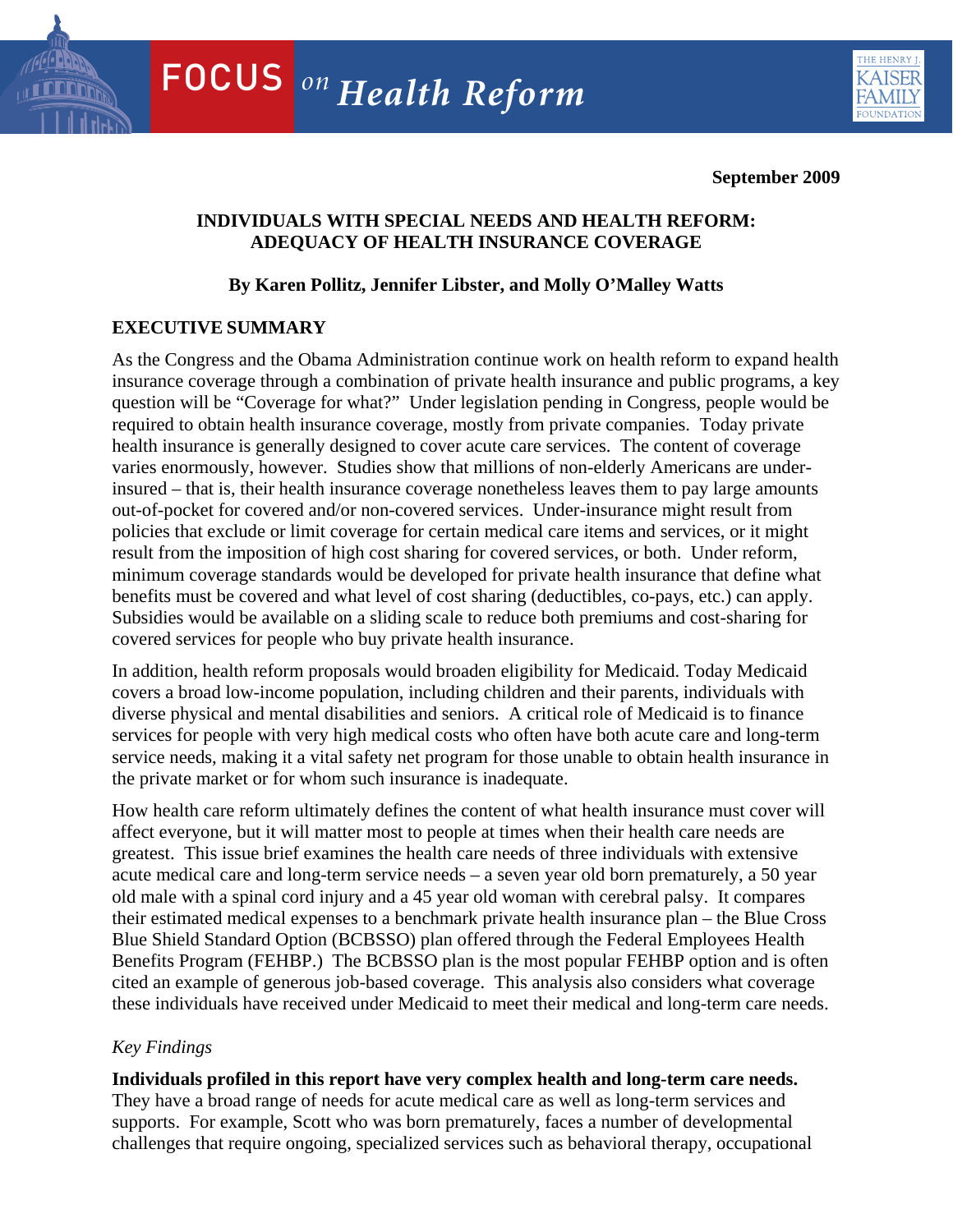therapy, prescription drugs and personal care services. Robert, who suffered a spinal cord injury as a young adult, is in good health but has ongoing medical issues stemming from his disability that have resulted in a number of hospitalizations and ongoing physical therapy, as well as extensive medical equipment needs to enable him to function in the community and work fulltime. People with intellectual disabilities like Erin, rely on speech therapy services, personal care and durable medical equipment such as power wheelchairs to live independently in the community. Each individual profiled has been covered by Medicaid at some point in their lives and greatly values the comprehensive set of services and supports that it provides.

**Coverage under the BCBSSO plan is comprehensive for acute care needs.** Most of the acute care items and services required by these high cost individuals would be covered under the BCBSSO. The BCBSSO covers services that many private health insurance policies, especially those sold in the individual market do not, including coverage for mental health care, prescription drugs, rehabilitation, and other critical acute care needs. The plan generally does not exclude coverage for key types of medical care.

**Despite its comprehensive list of covered services, cost sharing expenses under the BCBSSO plan would be significant for any of the three profiled individuals.** Because each of these individuals was hospitalized at least once in the past year, and because they each have other, ongoing care needs, their expected share of costs for covered services under the BCBSSO plan could reach \$5,000, the out-of-pocket maximum (or up to \$7,000 per year if any care is received through non-preferred providers) (Figure 1). For a person at the median US household income (roughly \$50,000), this level of cost sharing alone would consume 10 to 14 percent of

gross income. In addition, like many private plans, the BCBSSO caps coverage for certain kinds of care – in particular, a 75 visit annual limit on rehabilitative care. Two of the individuals who require more than 75 visits annually for speech, occupational, or physical therapy could expect to pay thousands of dollars each year for the non-covered rehabilitation visits. Total cost-sharing for medical services that exceed the benefit limits and non-covered services varies for these individuals but are estimated to range up to about \$12,000 annually for Erin under the BCBSSO plan.



**BCBSSO falls short in providing necessary long-term services and supports for individuals with disabilities.** Because BCBSSO does not cover long-term services and supports, such as personal care and case management, each of the patients could expect to pay thousands of dollars out-of-pocket each year for the cost of this non-covered care. Coverage of these types of longterm services is critical to millions of individuals with disabilities such as Robert and Erin because it enables them to live independently in the community and maintain employment and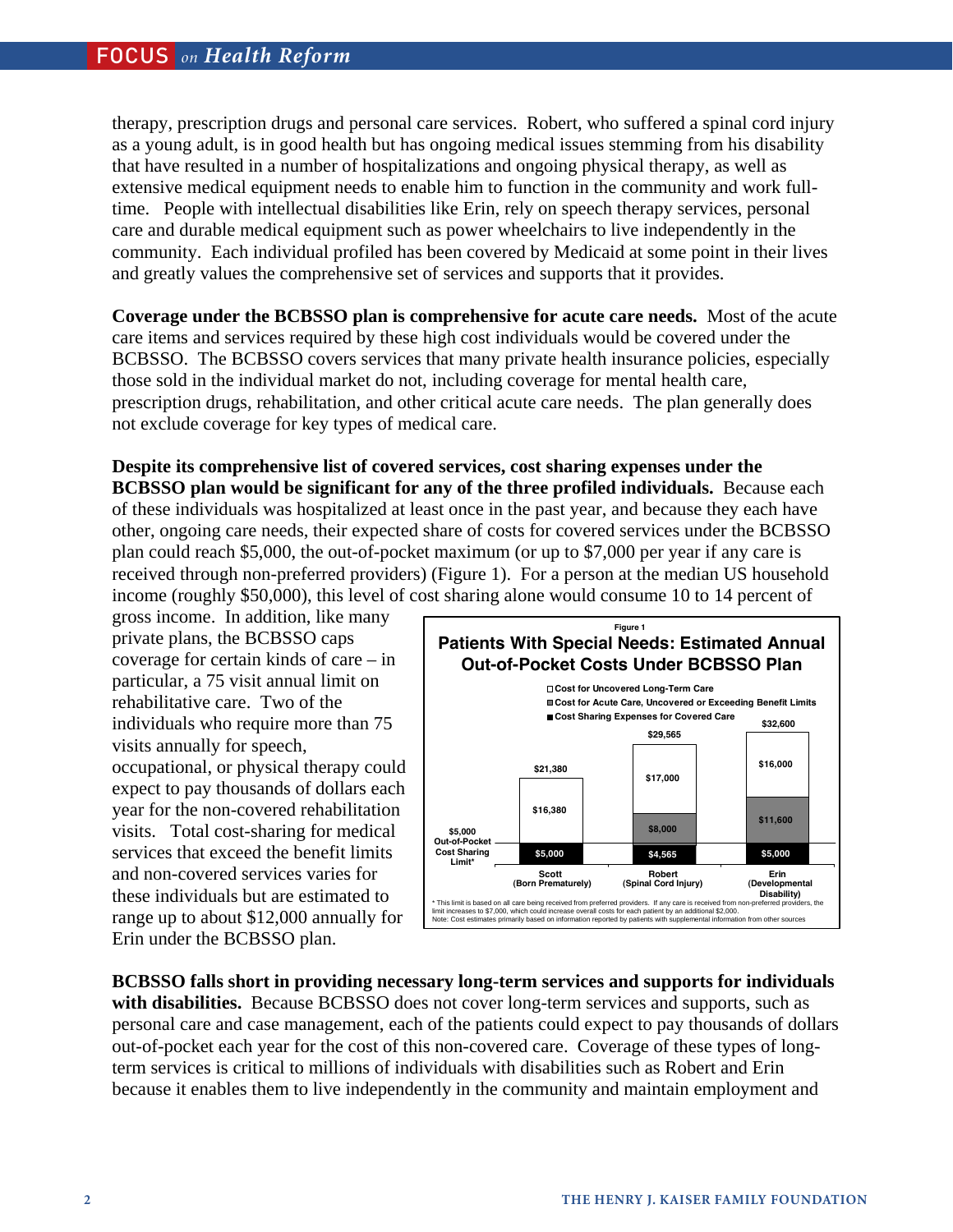for Scott's continued childhood development. Adding these long-term care costs to out-of-pocket spending for medical costs brings total out-of-pocket spending to between an estimated \$21,000 to over \$32,000 for these individuals. These amounts would be difficult, if not impossible, for low- to moderate-income individuals and their families to shoulder.

# *Policy Implications*

These personal profiles suggest that how policymakers define adequate health insurance coverage is a key issue for people who experience medical and long-term care service needs. The list of medical care items and services needed by individuals with special health needs can be broad, including physician, prescription drugs, mental health services, physical, speech and occupational therapy, rehabilitative services, substance abuse treatment, prosthetic devices, and durable medical equipment. Individuals may also need to access specialized care from a range of providers, some of whom may be "non-preferred" or outside the plan's network. Uncovered services and caps on needed benefits, such as physical therapy or mental health services, can result in steep financial barriers to care. In addition, people with chronic health conditions will be particularly sensitive to cost sharing requirements. The findings from this study illustrate that under a benefit package more generous than most offered in the private insurance market, individuals with extensive medical and long-term care needs will face steep out-of-pocket costs. As policymakers consider the design of health insurance coverage, it will be important to give consideration to limiting deductibles, co-pays, and out-of-pocket maximums on cost sharing to modest levels. Low- and middle-income Americans may need additional cost sharing subsidies to prevent medical bills for covered services from becoming burdensome. Medicaid coverage, which offers a comprehensive set of acute and long-term services and generally does not impose cost sharing, will continue to be an important source of coverage for people with low-incomes and those whose conditions require extensive medical and long-term care services.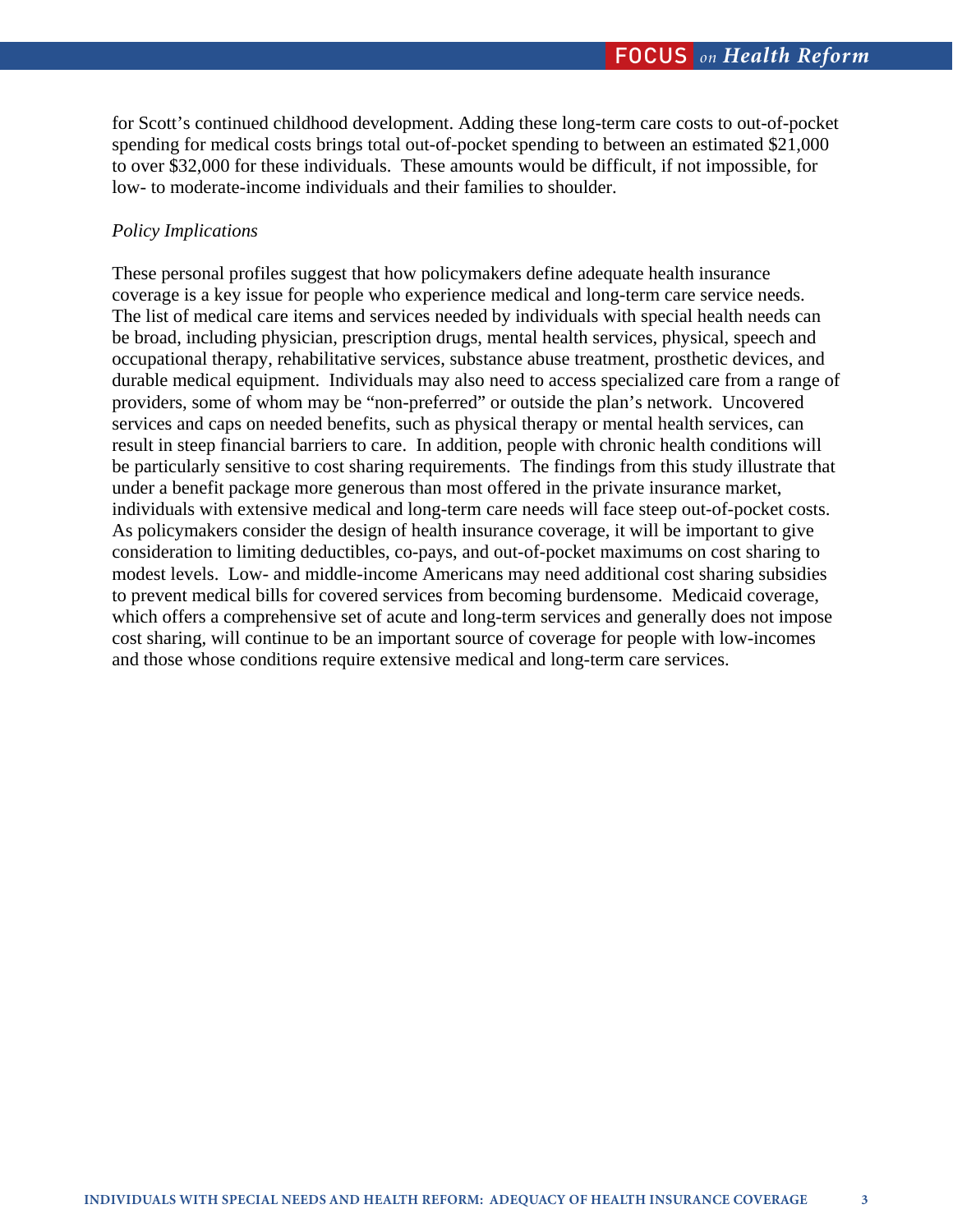# **INTRODUCTION**

As the Congress and the Obama Administration continue on health reform to expand health insurance coverage through a combination of private health insurance and public programs, a key question will be "Coverage for what?" Under legislation pending in Congress, people would be required to obtain health insurance coverage, mostly from private companies. Today private health insurance is generally designed to cover acute care services. The content of coverage varies enormously, however. Studies show that millions of non-elderly Americans are underinsured – that is, their health insurance coverage nonetheless leaves them to pay large amounts out-of-pocket for covered and/or non-covered services. According to one study, in 2007, more than 20 million people with chronic conditions – almost three in ten – lived in families with problems paying medical bills. Among these individuals, one in four went without needed care and half delayed care because of cost concerns.<sup>1</sup>

Under-insurance might result from policies that exclude or limit coverage for certain medical care items and services, or it might result from the imposition of high cost sharing for covered services, or both. With reform, minimum coverage standards would be developed for private health insurance that define what benefits must be covered and what level of cost sharing (deductibles, co-pays, etc.) can apply. Subsidies would be available on a sliding scale to reduce both premiums and cost-sharing for covered services for people who buy private health insurance.

In addition, health reform proposals would broaden eligibility for Medicaid. Today Medicaid covers a broad low-income population, including children and their parents, individuals with diverse physical and mental disabilities and seniors. A critical role of Medicaid is to finance services for people with very high medical costs who often have both acute care and long-term service needs, making it a vital safety net program for those unable to obtain health insurance in the private market or for whom such insurance is inadequate.

How health care reform ultimately defines the content of what health insurance must cover will affect everyone, but it will matter most to people at times when their health care needs are greatest. This issue brief examines the health care needs of three individuals with extensive acute medical care and long-term service needs – a seven year old born prematurely, a 50 year old male with a spinal cord injury and a 45 year old woman with cerebral palsy. It compares their estimated medical expenses to a benchmark private health insurance plan – the Blue Cross Blue Shield Standard Option (BCBSSO) plan offered through the Federal Employees Health Benefits Program (FEHBP.) The BCBSSO plan is the most popular FEHBP option and is often cited an example of generous job-based coverage. This analysis also considers what coverage these individuals have received under Medicaid.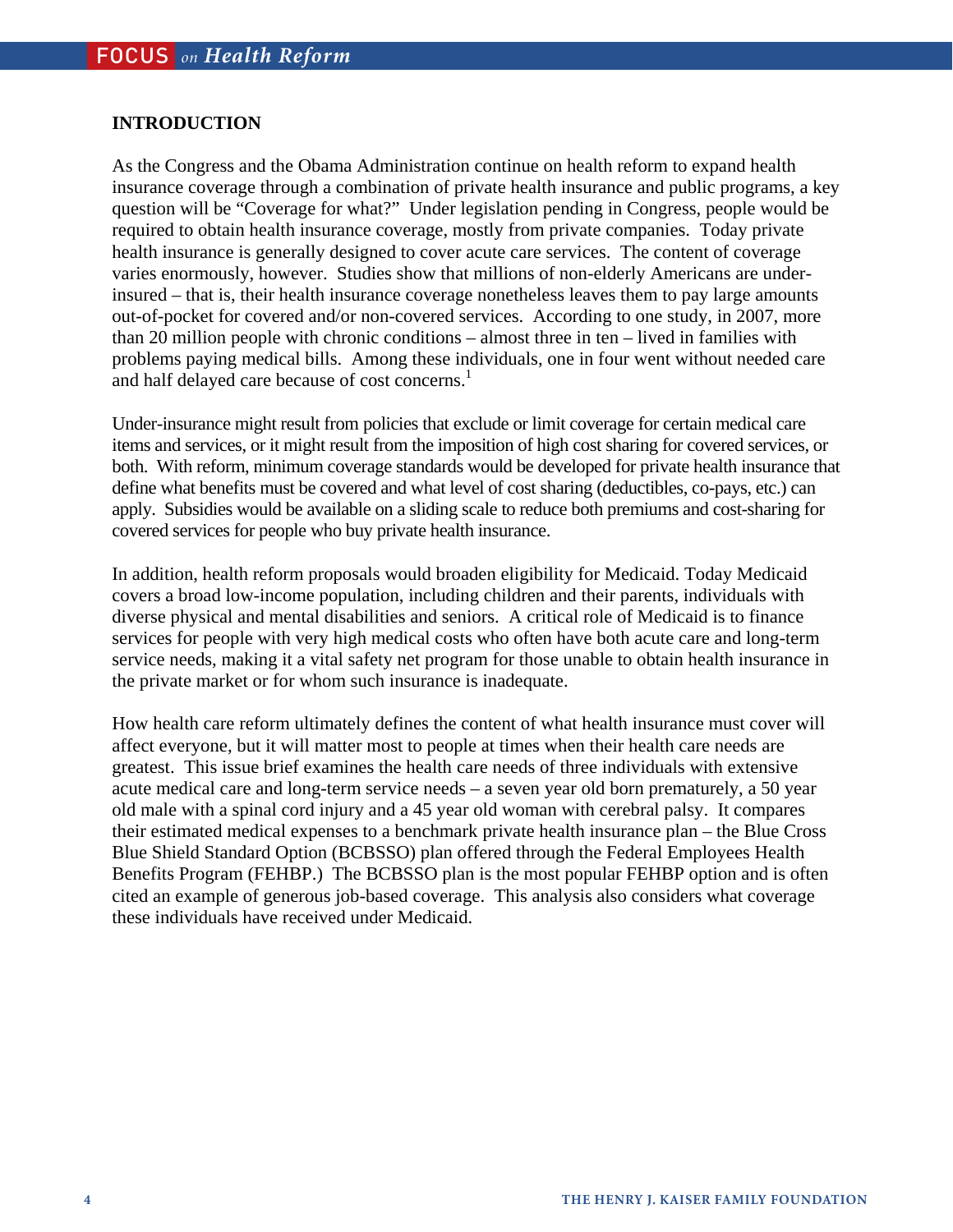# **STUDY APPROACH AND METHODS**

This paper profiles three actual individuals with special health care needs who rely heavily on both acute care and long-term health care services:

- **Scott,** a seven-year-old boy, was born prematurely and, as a result, has ongoing medical care and developmental needs. In particular, he continues to have difficulty breathing and eating and requires various therapies, equipment and supplies. He also has sensory and other behavioral disorders that require management through mental health care, prescription medications, and personal care assistance.
- **Robert** is a 50-year-old man living with a spinal cord injury for more than 25 years as a result of a skiing accident at age 23. He is paraplegic and has a peripheral nerve injury that limits his ability to control his right arm and hand. He has extensive equipment and personal care needs. In addition, his paralysis stresses his body medically in a number of ways. He is especially prone to infections that can quickly become complicated and require hospitalization as well as home antibiotic therapy.
- **Erin** is a 45-year old woman with cerebral palsy and mental retardation. She also has extensive equipment and personal care needs as a result of her disabilities. In addition, she needs care for other medical conditions – asthma and hypertension. Complications arising from these conditions can become serious and result in hospitalization.

Based on interviews with these individuals and their families, their health care needs and utilization were identified. This utilization was then compared to the coverage and cost sharing requirements of the Blue Cross Blue Shield Standard Option (BCBSSO) plan offered to Members of Congress and federal workers under the Federal Employees Health Benefits Program (FEHBP.) The BCBSSO is the most popular plan offered under the FEHBP and has often been cited as a benchmark for coverage for all Americans under a reformed health care system.

# *Overview of Blue Cross Blue Shield Standard Option*

Coverage under the BCBSSO plan for acute care needs is relatively comprehensive, with some exceptions. For long term service needs, coverage is much less comprehensive.<sup>2</sup> See Table 1.

Covered benefits – The plan covers basic acute care benefits including inpatient and outpatient hospital and medical care, prescription drugs, mental health care, medical equipment, diagnostic lab and imaging, home health care, preventive care, and hospice care.

Preventative care and screening services are covered. For pediatric care, the plan covers well child visits and immunizations with no cost sharing.

With respect to long term services, the plan covers medical equipment, such as wheelchairs and prostheses that patients with a long term physical disability might need. It also covers feeding tubes and nutritional supplements.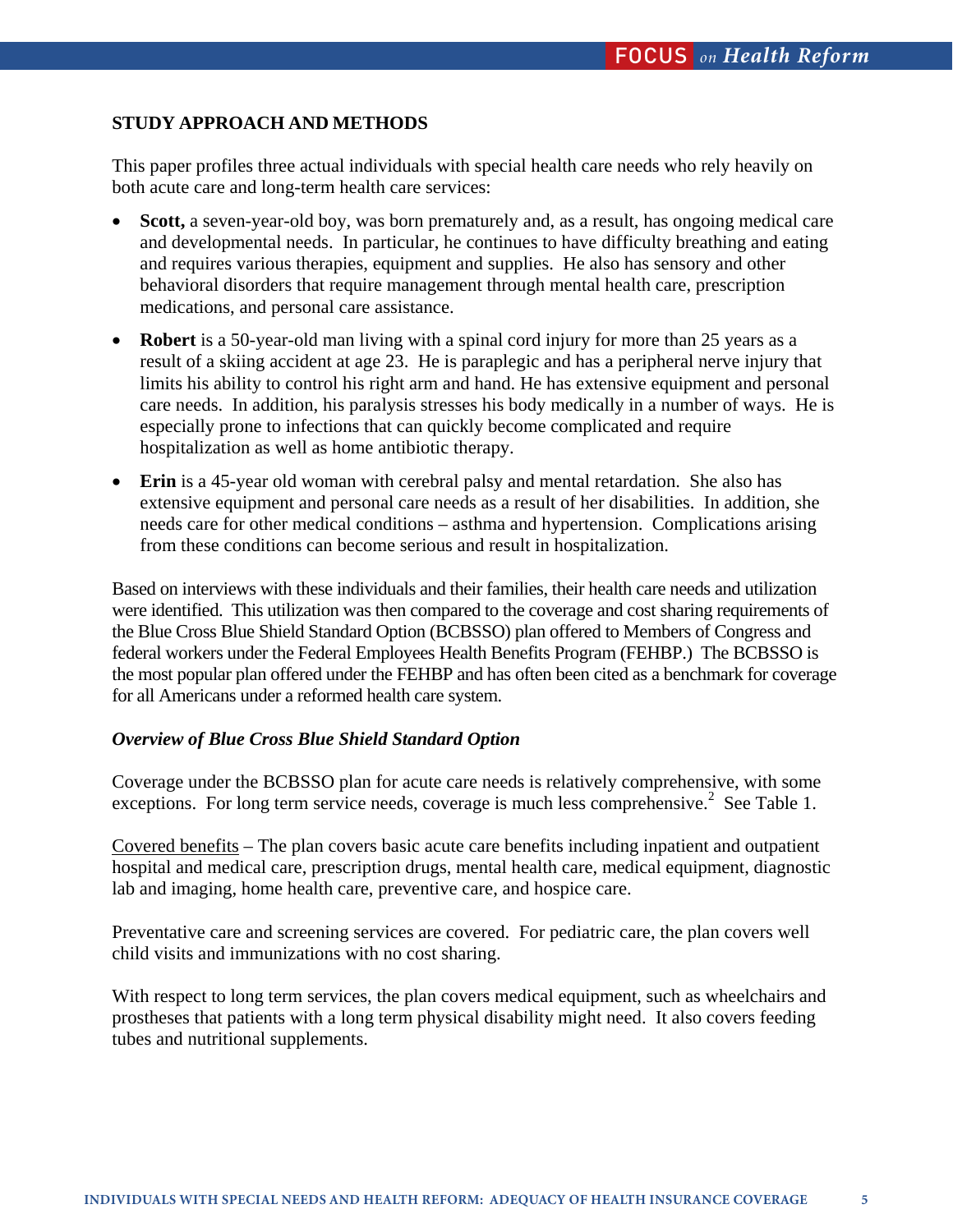| <b>Item/Service</b>                                         | <b>Subject to</b><br><b>Deductible?</b>                                                  | <b>Additional Cost</b><br><b>Sharing When Care</b><br><b>Rendered by</b><br><b>Preferred Provider</b> |                          | oprered oervices and obstronaring riequirements under DODJJO Flan<br><b>Additional Cost</b><br><b>Sharing When Care</b><br><b>Rendered by Non-</b><br><b>Preferred Provider or</b> |                                       | <b>Benefit Limits</b>                                                                          |
|-------------------------------------------------------------|------------------------------------------------------------------------------------------|-------------------------------------------------------------------------------------------------------|--------------------------|------------------------------------------------------------------------------------------------------------------------------------------------------------------------------------|---------------------------------------|------------------------------------------------------------------------------------------------|
|                                                             |                                                                                          | Co-Pay                                                                                                | $Co-$<br>insurance       | Co-pay                                                                                                                                                                             | Out-of-Network*<br>$Co-$<br>insurance |                                                                                                |
| Hospital inpatient                                          | No                                                                                       | \$200                                                                                                 |                          | \$300                                                                                                                                                                              |                                       |                                                                                                |
| Hospital outpatient                                         | Yes                                                                                      |                                                                                                       | 15%                      |                                                                                                                                                                                    | 30%                                   |                                                                                                |
| Ambulance (medical condition)                               | No                                                                                       | \$100                                                                                                 |                          | \$100                                                                                                                                                                              |                                       |                                                                                                |
| Ambulance (accidental injury)                               | No                                                                                       | \$0                                                                                                   |                          |                                                                                                                                                                                    | \$0                                   |                                                                                                |
| Emergency care (medical)                                    | Yes                                                                                      |                                                                                                       | 15%                      | $\overline{\phantom{a}}$                                                                                                                                                           | 30%                                   |                                                                                                |
| Emergency care (accidental<br>injury)                       | <b>No</b>                                                                                | \$0                                                                                                   |                          | \$0                                                                                                                                                                                |                                       |                                                                                                |
| Physician, professional care,<br>inpatient                  | Yes                                                                                      | $\blacksquare$                                                                                        | 15%                      | $\overline{\phantom{a}}$                                                                                                                                                           | 30%**                                 |                                                                                                |
| Physician, professional care,<br>outpatient office visits   | No                                                                                       | \$20                                                                                                  | $\overline{\phantom{a}}$ | $\overline{\phantom{a}}$                                                                                                                                                           | 30%                                   |                                                                                                |
| Outpatient mental health                                    | No                                                                                       | \$20                                                                                                  |                          |                                                                                                                                                                                    | 40%                                   | Limited to 25 visits per year; may<br>seek waiver of limit if treated by<br>preferred provider |
| Lab, x-ray                                                  | Yes                                                                                      | $\omega$                                                                                              | 15%                      | $\blacksquare$                                                                                                                                                                     | 30%                                   |                                                                                                |
| Durable medical equipment                                   | Yes                                                                                      |                                                                                                       | 15%                      |                                                                                                                                                                                    | 30%                                   | No coverage for bathroom<br>equipment                                                          |
| Home health care                                            | Yes                                                                                      | $\blacksquare$                                                                                        | 15%                      | $\mathbf{r}$                                                                                                                                                                       | 30%                                   | Limited to 25 visits per year, no<br>more than 2 hours per visit/day                           |
| Hospice care (outpatient)                                   | No                                                                                       | \$0                                                                                                   | $\blacksquare$           | \$0                                                                                                                                                                                | $\blacksquare$                        |                                                                                                |
| Physical, occupational, speech<br>therapy                   | <b>No</b>                                                                                | \$20                                                                                                  |                          |                                                                                                                                                                                    | 30%                                   | Limited to 75 visits per year,<br>combined                                                     |
| Eye exam                                                    | No                                                                                       | \$20                                                                                                  | $\blacksquare$           | ÷,                                                                                                                                                                                 | 30%                                   | Covered only if related to a<br>specific medical condition                                     |
| Eyeglasses                                                  | n/a                                                                                      |                                                                                                       |                          |                                                                                                                                                                                    |                                       | Not covered                                                                                    |
| Nutritional formula, feeding<br>tube equipment and supplies | Yes                                                                                      |                                                                                                       | 15%                      |                                                                                                                                                                                    | 30%                                   |                                                                                                |
| Prescription drugs - generic                                | No                                                                                       | $\blacksquare$                                                                                        | 20%                      | $\overline{\phantom{a}}$                                                                                                                                                           | 45%                                   |                                                                                                |
| Prescription drugs - brand                                  | No                                                                                       |                                                                                                       | 30%                      | $\blacksquare$                                                                                                                                                                     | 45%                                   |                                                                                                |
| Dental                                                      | No                                                                                       | Limited<br>reimbursement                                                                              |                          | Limited<br>reimbursement                                                                                                                                                           |                                       | Reimbursement capped, eg, \$16<br>for adult cleaning                                           |
| Case management services                                    | n/a                                                                                      |                                                                                                       |                          |                                                                                                                                                                                    |                                       | Not covered                                                                                    |
| Personal assistance care                                    | n/a                                                                                      |                                                                                                       |                          |                                                                                                                                                                                    |                                       | Not covered                                                                                    |
| Transportation<br>services/equipment                        | n/a                                                                                      |                                                                                                       |                          |                                                                                                                                                                                    |                                       | Not covered                                                                                    |
| <b>Annual deductible</b>                                    | \$300 (\$600 family)                                                                     |                                                                                                       |                          |                                                                                                                                                                                    |                                       |                                                                                                |
| <b>Annual OOP maximum</b>                                   | \$7,000 (individual or family); \$5,000 if all care is received from preferred providers |                                                                                                       |                          |                                                                                                                                                                                    |                                       |                                                                                                |

**Table 1: Covered Services and Cost Sharing Requirements under BCBSSO Plan** 

\* In addition to otherwise applicable cost sharing, patients who receive care from non-network providers may be subject to balance billing (additional provider charges above those considered reasonable and reimbursable by the insurer.) \*\* Coinsurance for non-preferred radiologists, pathologists, and surgical assistants is limited to 15% when patient care is received in

a preferred hospital. Such coinsurance counts toward the \$7,000 annual OOP cap.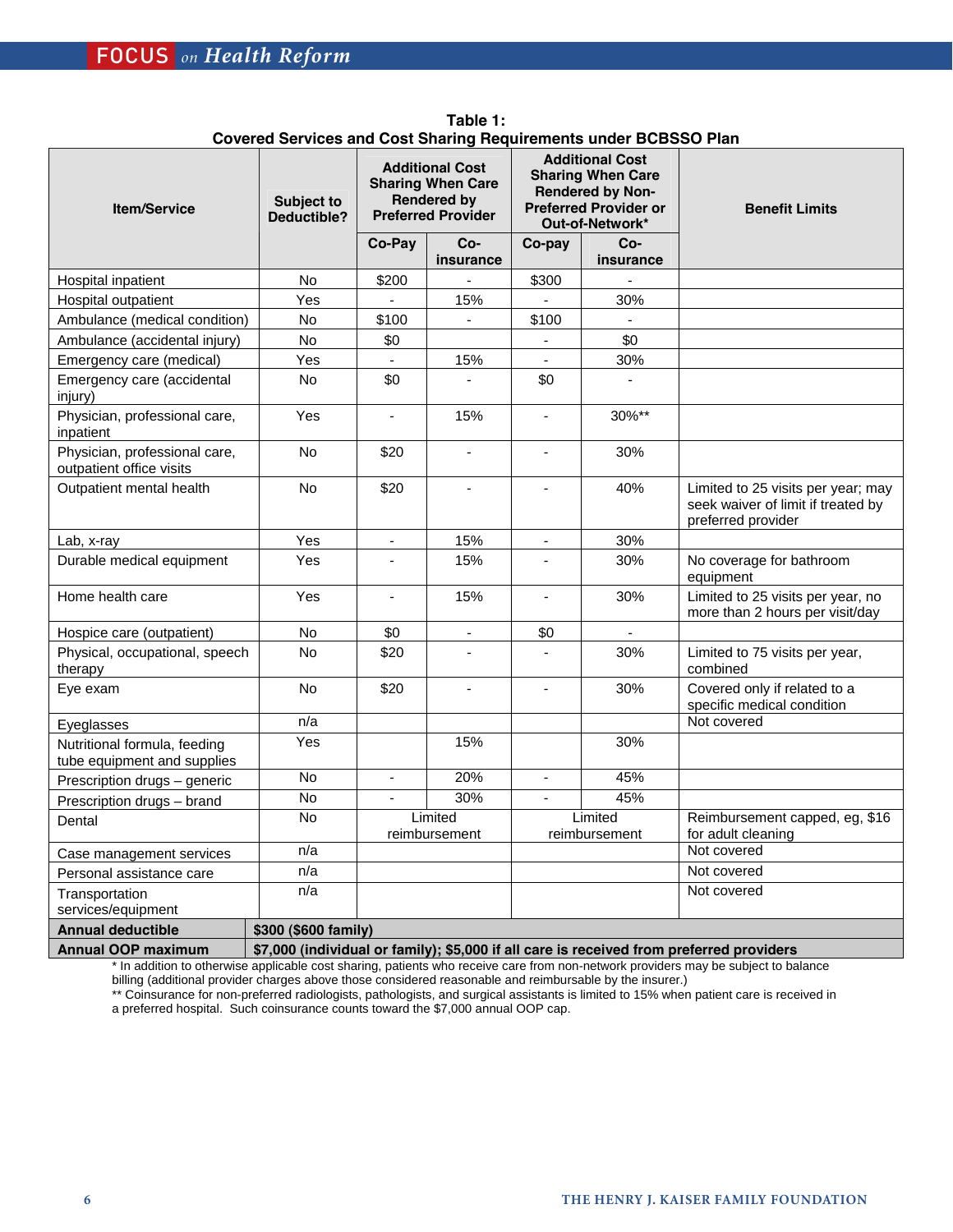Benefit limits – In general, there are no lifetime or annual maximums on covered benefits with some key exceptions. A 25-visit annual limit applies to outpatient mental health care when received from non-preferred providers.<sup>3</sup> Limited coverage for routine dental care is included, for example, reimbursement for routine visits to the dentist or hygienist for cleanings is limited to \$16 per visit with the patient responsible for remaining charges.

Some services that might be needed on a long term basis are covered under the plan, though subject to limits. Home health care is limited to 25 visits per year. Rehabilitative care other than cardiac rehab is limited to 75 visits per year.

Excluded benefits – Among acute care services, the plan does not cover eyeglasses or the associated tests and fittings. Eye examinations are covered only when related to a specific medical condition. In addition, genetic testing related to family history of cancer or other diseases is specifically excluded from coverage.

With respect to long-term services, the BCBSSO plan does not cover personal care assistance, such as help bathing, dressing, and transferring. It does not cover specialized transportation services or equipment. It also does not cover case management.

Cost sharing – Significant cost sharing applies to covered services. An annual deductible of \$300 (\$600 for family policies) applies to many benefits. These include surgery, inpatient professional care, durable medical equipment, lab, and imaging. Once the deductible is met, coinsurance applies – usually 15 percent or 30 percent, depending on where care is received. That is, the patient pays 15 or 30 percent of the allowed charge, with the plan paying the other 85 or 70 percent, respectively. Higher patient coinsurance applies for mental health care from a non-preferred provider, and for prescription drugs filled at a non-preferred pharmacy. In most cases, when covered services are not subject to the deductible, a co-pay applies instead. For example, a co-pay of \$200 applies to each hospitalization. Many outpatient treatment and diagnostic services, office visits, and rehabilitation visits are subject to a \$20 co-pay.

There is no annual deductible for prescription drugs, but tiered coinsurance applies. For generic drugs, patients must pay 20 percent of the allowed charge. Brand name drugs are subject to 30 percent coinsurance.

Adult preventive services, such as an annual mammogram or a screening colonoscopy, are not subject to the annual deductible. Instead, for most preventive services adults pay a \$20 co-pay with no other cost sharing if care is received from a preferred provider. Most adult preventive services are not covered unless they are received from a preferred provider. For children, the plan pays 100 percent of allowed charges for covered preventive services rendered by preferred and non-preferred providers, alike.

Cost sharing for covered services, whether deductibles, co-pays, or co-insurance, is limited by an annual out-of-pocket cap of \$7,000. This is high relative to most job-based health plans, where the annual out-of-pocket limit tends to be less than \$3,000. On the other hand, under most other employer-based plans, the annual out-of-pocket cap generally does not limit patient cost sharing for prescription drugs and other co-pays. $\frac{4}{3}$  For patients who require frequent or ongoing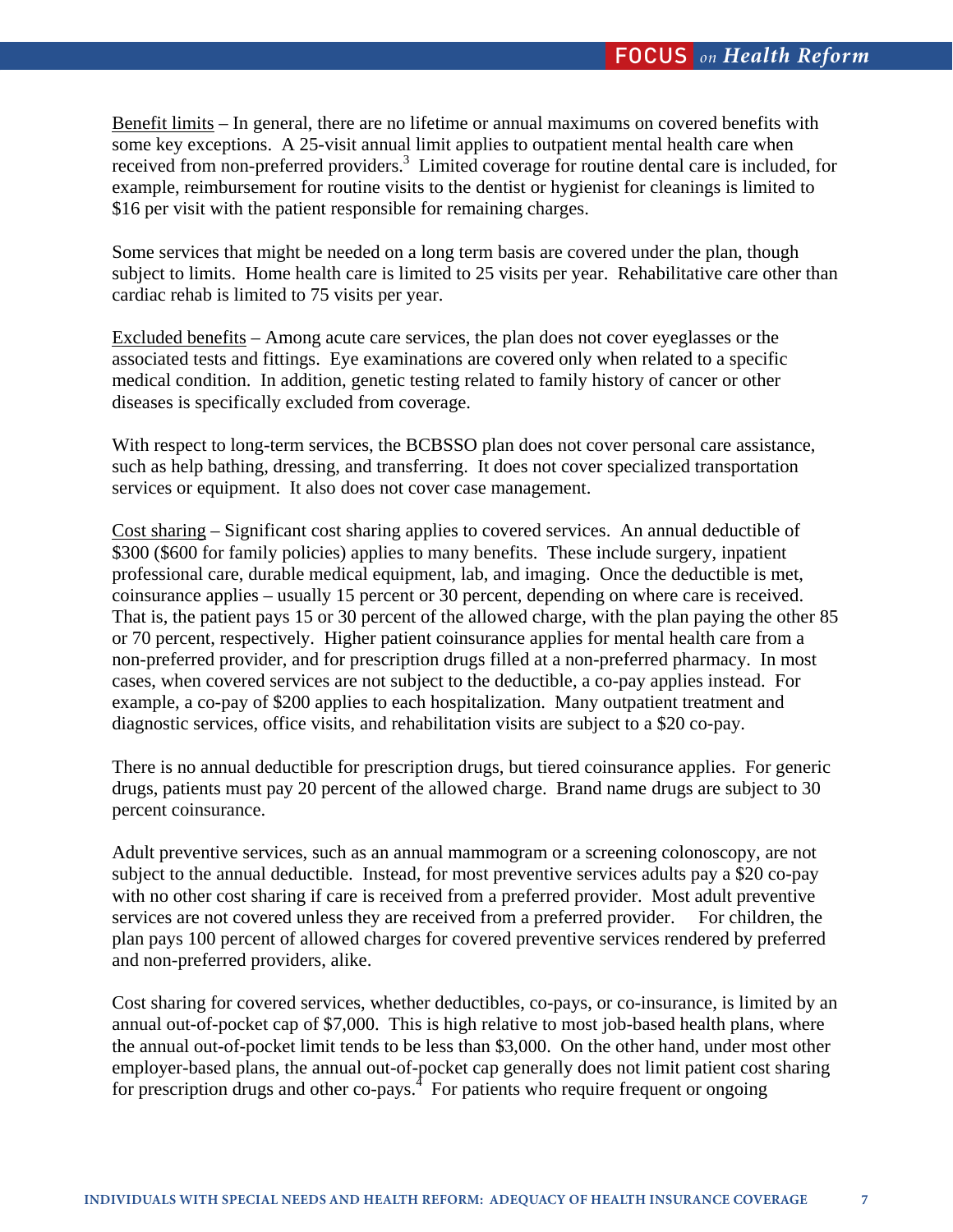treatment, even modest co-pays for medical care and prescription drugs could add up to \$1,000 or more per year.<sup>5</sup>

Within the overall cap of \$7,000, a lower limit of \$5,000 applies to cost sharing for care received from "preferred providers" in the BCBSSO plan network. If patients receive care from a combination of preferred and non-preferred providers, cost sharing might accumulate to more than \$5,000 but cannot exceed \$7,000 for the calendar year.

Unlike the annual deductible, which is twice as high for family contracts compared to individual policies, the annual out-of-pocket limit for the BCBSSO plan does not vary depending on family size; rather, it is applied per contract. Several other FEHBP plans also have a family limit at the same level as the self-only limit. By contrast, under most other employer-sponsored plans, the annual out-of-pocket limit for family coverage is double that applied for self-only coverage.<sup>6</sup>

Provider network-within-a-network – Like most health plans, the BCBSSO plan has a network of participating providers. Within the network, a subset of providers is designated as "preferred." The lowest level of cost sharing applies only when patients receive care from a preferred provider. Higher cost sharing applies when care is received from a non-preferred provider within the plan network or from a nonparticipating provider. In addition, care received out of network may be subject to balance billing.

Enrollees can view a list of preferred participating providers on the Blue Cross Blue Shield web site.<sup>7</sup> Plan officials report that roughly 80 percent of all participating providers are preferred; among specialists, the participation rate is lower, although plan officials did not provide more specific data.<sup>8</sup>

"Inadvertent" use of non-preferred providers – When patients are hospitalized, certain doctors who provide inpatient care may not be in the BCBSSO plan network or may not be preferred providers. Patients may have little choice in the selection of such doctors. For example, a patient who needs an operation may select her surgeon, but not the anesthesiologist who puts her to sleep or the pathologist who reads her slides during the procedure. Yet, bills incurred from these physicians can be significant and are subject to higher cost sharing under the plan.

The BCBSSO plan makes several different types of accommodations to limit patients' cost sharing exposure in such circumstances. Coinsurance for radiology, pathology, and assistant-atsurgery care is limited to 15% for patients admitted to preferred hospitals, even when these doctors are not preferred providers. However, cost sharing is counted toward the higher \$7,000 annual limit and, for non-network providers, the patient may also be subject to balance billing. For inpatient anesthesia care and emergency room physician care, if a non-preferred provider cares for the patient, a flat co-pay applies (\$350 for emergency care and \$800 for anesthesia care) with no other cost sharing or balance billing. However, these co-pays do not count toward the out-of-pocket limit.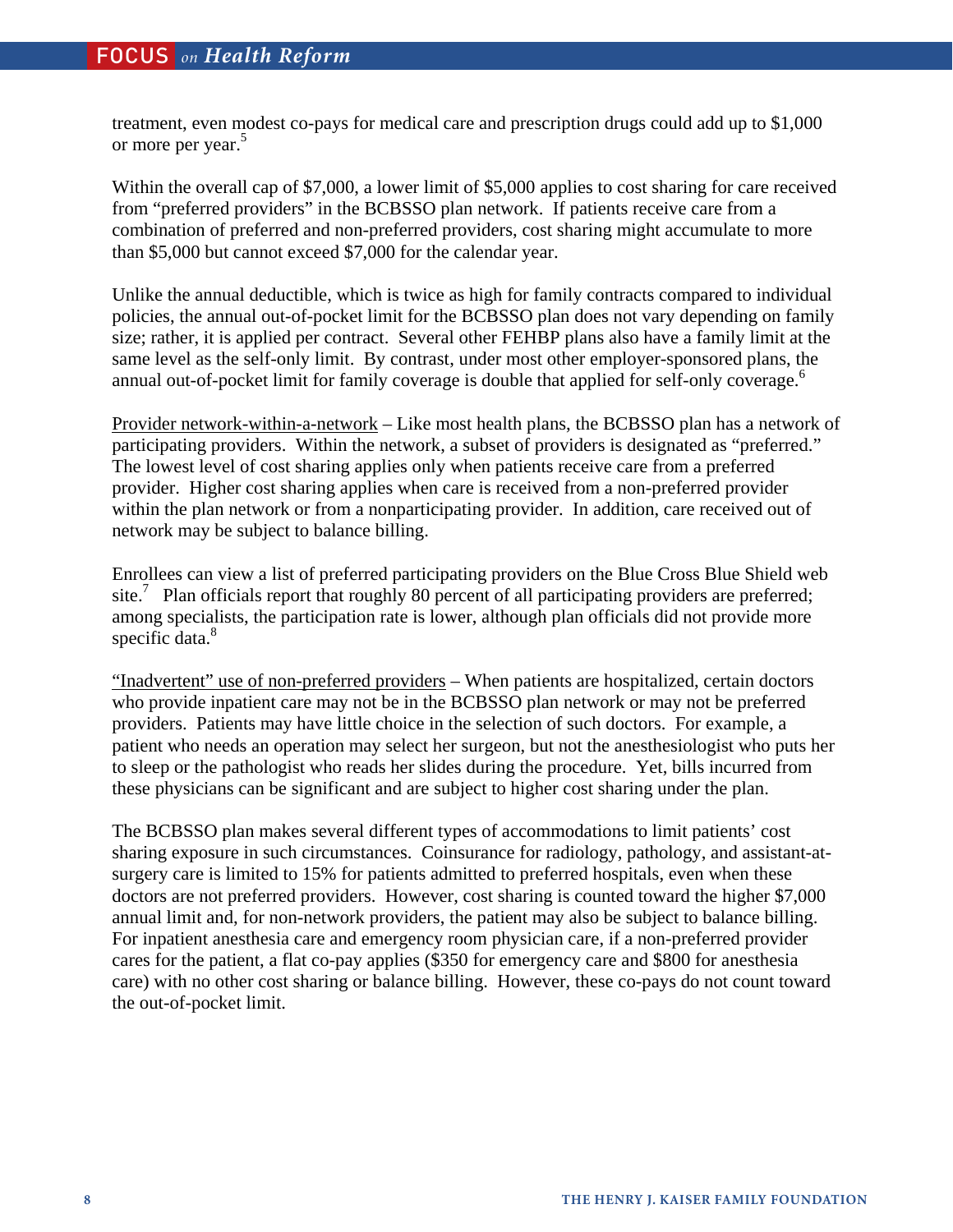# *Overview of Medicaid Coverage*

Medicaid covers a broad range of services to address many different health and long-term care needs of its diverse enrollees, and their limited ability to afford care out-of-pocket. Medicaid covers the services typically covered by private insurance, but also many additional services, such as dental and vision care, transportation, and long-term services and supports.

Covered benefits – State Medicaid programs are required to cover certain "mandatory services" specified under federal law. These include: physician services, hospital services (inpatient and outpatient), laboratory and x-ray services, early and periodic screening, diagnostic and treatment (EPSDT) services for children, federally-qualified heath center and rural health clinic services, family planning services and supplies, pediatric and family nurse practitioner services, nurse midwife services, nursing facility services, home health care, and transportation.

States also have the ability to cover certain optional services which commonly include: prescription drugs, clinic services, care furnished by other licensed practitioners, dental services and dentures, prosthetic devices, eyeglasses, durable medical equipment, rehabilitation, physical therapy, speech therapy, occupational therapy, case management, intermediate care facility for individuals with mental retardation (ICF/MR) services, home and community-based waiver services such as adult day care and respite services for family caregivers, inpatient psychiatric services for individuals under 21, respiratory care services for ventilator-dependent individuals, personal care services, and hospice services.

Medicaid benefits vary widely across the states. States cover different optional services, and they determine the amount, duration, and scope of coverage for each mandatory and option Medicaid service they cover. Except for children, states can place limits on covered services, for example, by capping the number of physician visits or prescription drugs that are allowed. Also, while federal law includes a "medically necessary" standard to ensure appropriate use of Medicaid services, states define and apply medical necessity differently.

Cost Sharing – States can charge premiums and cost sharing in Medicaid, subject to some federal limitations. Premiums are permissible for most children and adults with income above 150% FPL. Cost sharing is largely prohibited for mandatory children, and it is prohibited for preventive care for children, regardless of income. For adults, cost sharing is limited to nominal levels for those below poverty. Total cost sharing and premiums cannot exceed 5% of family income for any family.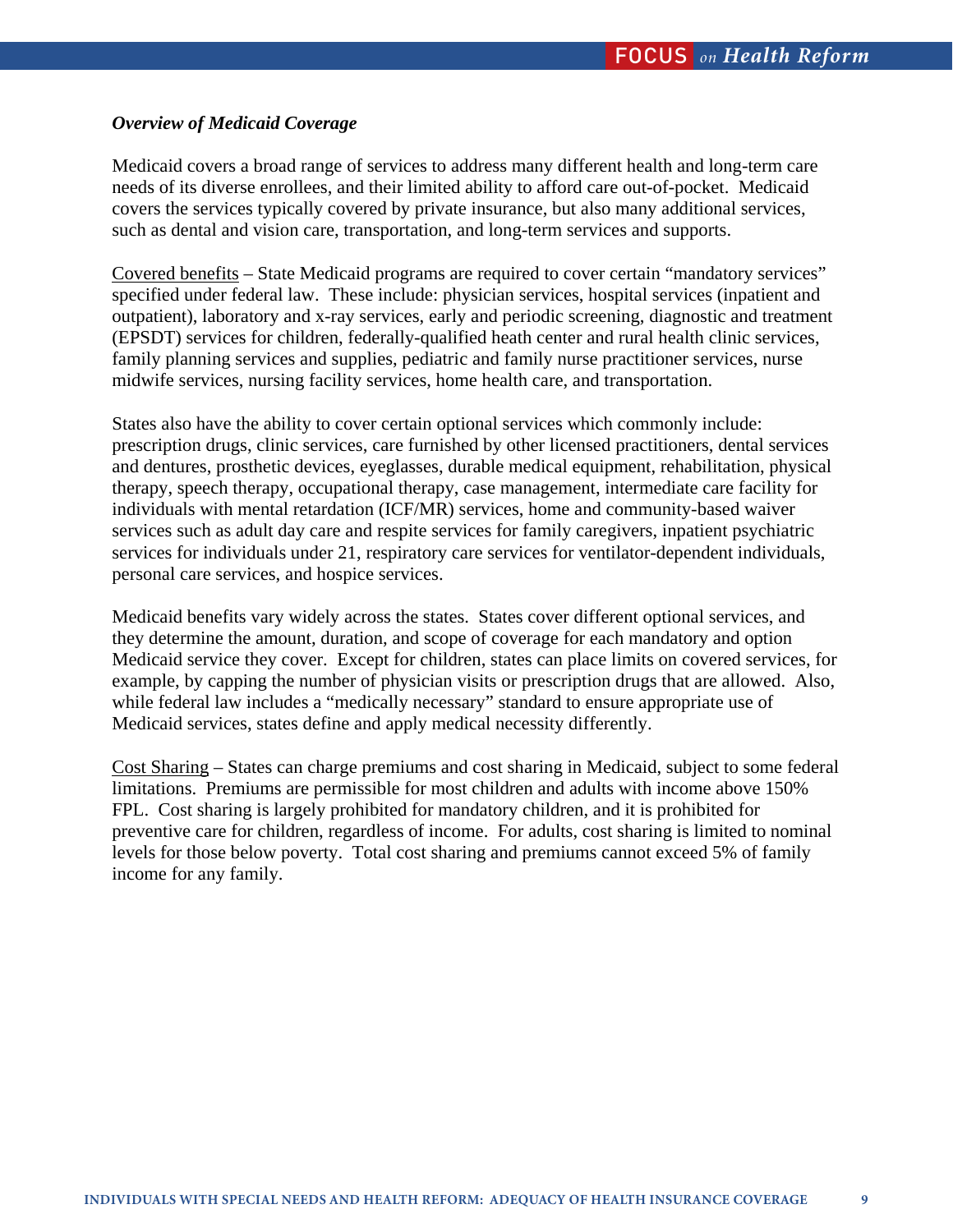# **FINDINGS**

# *Scott, A Child Born Prematurely*

### Scott's Health and Health Needs

Of 4 million live births in the US each year, roughly one-half million, or 12.5 percent are preterm, and 100,000 children develop health problems because of their early births. Preterm birth is defined as one that occurs before 37 weeks of gestation. The preterm delivery rate increased 30 percent since 1981. A characteristic associated with prematurity is low birth weight. Normal birth weight is considered to be at least 2500 g (5.5 pounds) and newborns weighing less are considered to have a low birth weight. Very low birth weight is defined as newborns weighing less than 1500 g (3.3 pounds). A study of very low birth weight babies found that 30 years after birth they had significantly higher rates of chronic conditions than control subjects. The use of sophisticated technology has increased the survivability of low birth weight and prematurely delivered babies, but this has been accompanied by increased rates of subsequent health problems, such a cerebral palsy, blindness, reactive airway disease (a condition related to asthma) recurrent infections, poor growth, and cognitive and behavioral deficits. Associated disabilities and dysfunctions in children include learning disabilities, attention deficit disorder, lower academic achievement and greater need for educational assistance.<sup>9</sup>

*Scott* is 7 years old. When he was born in 2002 at 25 weeks gestation, he weighed just under 2 pounds and had to stay in the neonatal intensive care unit for 76 days. After he first got home, Scott seemed to be developing well. But between the ages of one and two, he gradually stopped eating and drinking. Scott was diagnosed with gastro-esophageal reflux disease, reactive airway disease, and failure to thrive. His airway was so inflamed from reflux that it closed up. He was hospitalized for a month with a gastric feeding tube and his mother worked with a nutritionist as they struggled to maintain his weight. Over the next year, he twice developed respiratory syncitial virus (RSV), a serious respiratory infection, and was hospitalized three more times. Every time he developed any viral infection, he had to be hospitalized and placed on intravenous fluids and nutrition to keep him alive. In 2005, he had surgery to strengthen his esophageal sphincter to help control his reflux.

Scott has had a feeding tube since he was two years old. After the operations to implant the tube and control the reflux, Scott's mom took him to a nutrition clinic and, for two years, worked with specialists there to improve his eating. By the time he was 4, Scott could take some food and drink by mouth, but he continues to need the feeding tube. A variety of supplies and equipment are required to keep the feeding tube clean and operating effectively, including a pump, bags, IV pole, sponges, syringes, and medical tape. Specialized connectors join the feeding tube to the pump and must be changed after each feeding. The connectors for the feeding tube are the most expensive of these supplies, at a cost of about \$75 per box; Scott's mom buys two boxes of connectors each month. The formula that Scott takes through the tube costs about \$300 per month.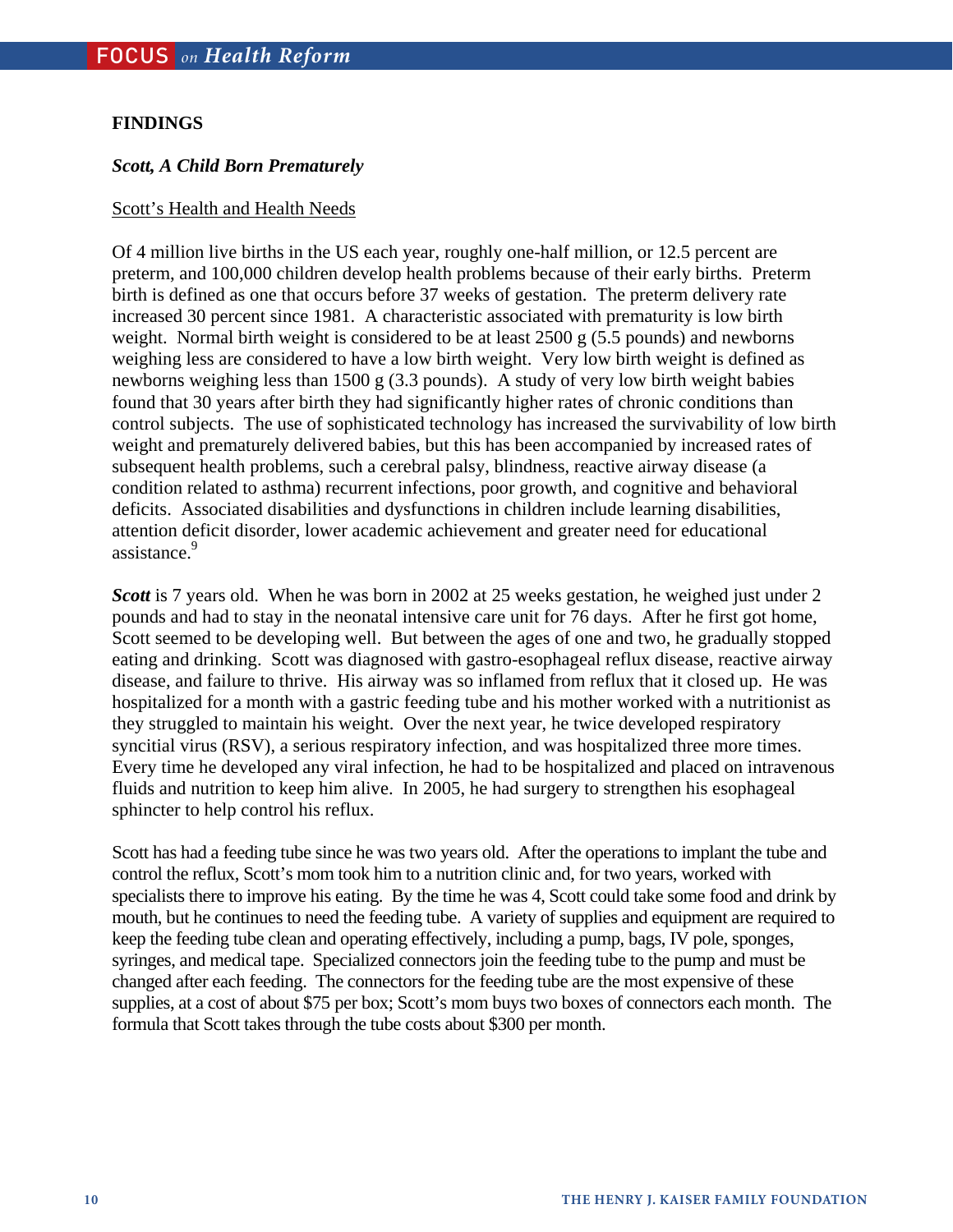Other continuing health problems persist. He continues to have breathing irregularities and must sleep with an apnea monitor at night in case he stops breathing. He is also prone to infection. Last year, he developed three more cases of RSV. As a result of those infections and other problems with his feeding, he was hospitalized 7 times in 2008. Each hospitalization lasted about one to two weeks.

Scott is small for his age – in the  $25<sup>th</sup>$  percentile on growth charts. He is developmentally delayed and was held back in school last year. He was also diagnosed with an attention deficit disorder. In addition, Scott has a sensory integration dysfunction – the way he experiences the space around him, pressure, heat and cold is different than other people. This has led to problems with self-injury and other behavioral problems, including aggressiveness. He needs ongoing occupational therapy to help with sensory integration. Weekly mental health therapy and medications also help to manage his attention and behavior problems.

In addition to his regular checkups with his pediatrician, Scott continues to see a feeding specialist at a nutrition clinic. He takes three prescription drugs on an ongoing basis – Focalin for his ADHD, Pulmacort for asthma, and Topamax for aggressive behavior disorder. Scott also needs case management services to coordinate the many kinds of care that he needs.

Finally, Scott receives attendant care services. An aide comes to his house weekday afternoons and stays until bedtime to help Scott with feeding, homework and bedtime and to manage his behavioral problems. Without this help, it would be very difficult for his mother to care for his younger sister at the end of every day.

# How would BCBSSO cover Scott's care?

Much of the acute care that Scott needs would be covered under the BCBSSO plan, though cost sharing would be significant (Table 2). Scott's seven hospitalizations last year would generate \$1,400 in hospital co-pays alone. His estimated coinsurance for professional care provided in the hospital would total another \$2,000. Visits to the nutrition clinic and for mental health and occupational therapy would generate another \$60 per week (\$3,120 per year) in additional copays. Coinsurance for his prescription medications might total another \$1,380 per year. Total cost sharing for his covered care would likely reach the annual out-of-pocket maximum of \$7,000. Depending on whether or not Scott is able to receive all of this care from the subset of preferred providers in the BCBSSO network, this amount might be reduced to \$5,000. Once Scott reaches the annual out-of-pocket maximum, any remaining covered care for the year – as well as any covered care for Scott's mom and sister – could be reimbursed at 100 percent. This is because the BCBSSO plan annual out-of-pocket limit is applied on a per contract basis, no matter whether the contract covers one individual or an entire family.

Other long-term services and supports that Scott needs would not be covered at all. This includes the personal care assistant who helps take care of Scott nightly, and the cost of the case manager who helps to coordinate all of Scott's services. The annual cost of these non-covered services could surpass \$15,000.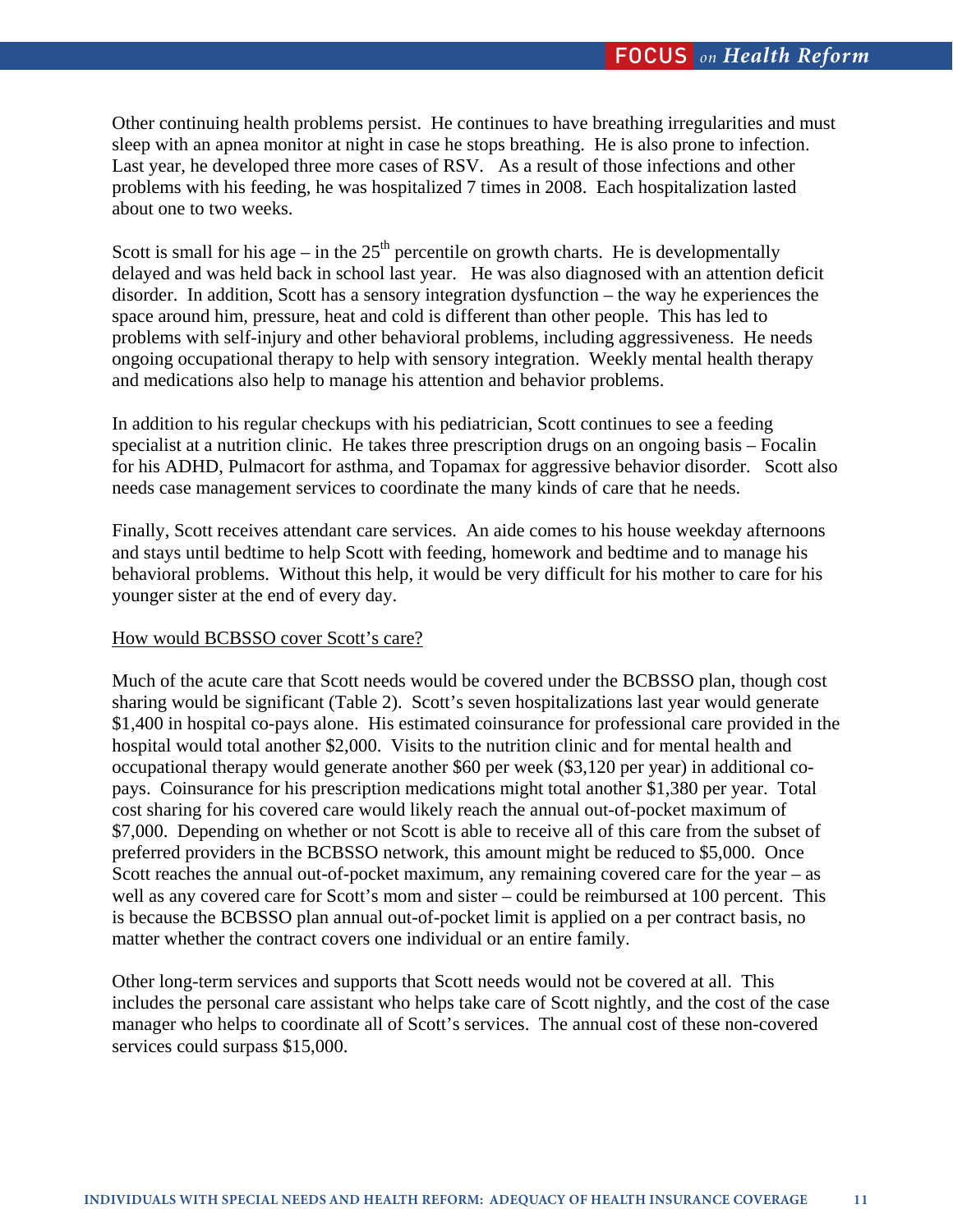If Scott were covered under the BCBSSO, his family's total expenses for cost sharing and noncovered services could easily exceed \$20,000 in a year. Such costs would be prohibitive for his mom, Ruthanne, on her limited income.

| Needed care, items,<br><b>Services</b>                                         | Amount/frequency              | <b>Covered by</b><br>plan?                             | <b>Cost sharing?</b>                                                                | <b>Annual estimated out</b><br>of pocket costs*   |
|--------------------------------------------------------------------------------|-------------------------------|--------------------------------------------------------|-------------------------------------------------------------------------------------|---------------------------------------------------|
| Pediatrician visits (routine)                                                  | $1$ /year                     | Yes                                                    | None                                                                                | None                                              |
| Pediatrician visits (for<br>breathing, eating problems,<br>other illness care) | 6 last year                   | <b>Yes</b>                                             | \$20 co-pay per visit,<br>30% coinsurance if<br>non-preferred provider              | \$120                                             |
| Mental health<br>counseling/behavioral<br>therapy                              | 52/year (weekly)              | Yes, limited<br>to 25 visits<br>from non-<br>preferred | \$20 co-pay per visit,<br>preferred<br>40% coinsurance if<br>non-preferred provider | \$1,040 if preferred<br>\$2,900 if non-preferred* |
| Feeding specialist                                                             | Weekly                        | <b>Yes</b>                                             | \$20-copay per visit                                                                | \$1,040                                           |
| Feeding tube supplies                                                          | \$150/month for<br>connectors | <b>Yes</b>                                             | Deductible plus \$15%<br>coinsurance                                                | \$525                                             |
| Nutritional formula                                                            | Costs \$300/month             | Yes                                                    | 15% coinsurance                                                                     | \$540                                             |
| 3 Rx drugs<br>Focalin<br>Pulmacort<br>Topamax                                  | Daily                         | Yes                                                    | 30% coinsurance for<br>Pulmacort, 20% for<br>Focalin and Topamax                    | $$1,380**$                                        |
| Apnea monitor                                                                  | 1 per year                    | Yes                                                    | 15% coinsurance                                                                     | \$75                                              |
| Hospitalizations                                                               | 7 last year                   |                                                        | \$200 co-pay per<br>hospitalization                                                 | \$1,400                                           |
| Inpatient medical care                                                         | 7 weeklong stays              | <b>Yes</b>                                             | 15 % coinsurance                                                                    | \$2,200                                           |
| Occupational therapy                                                           | 1 per week                    | Yes                                                    | \$20 co-pay per visit                                                               | \$1,040                                           |
| Case management services                                                       | Ongoing                       | Not covered                                            |                                                                                     | \$780                                             |
| Personal care services                                                         | \$15,600***                   |                                                        |                                                                                     |                                                   |
| Total estimated cost sharing expenses for covered medical services             | \$5,000-\$7,000               |                                                        |                                                                                     |                                                   |
| Total estimated out-of-pocket cost of non-covered care                         | \$16,380                      |                                                        |                                                                                     |                                                   |
| Total estimated out-of-pocket costs                                            | \$21,380-\$23,380             |                                                        |                                                                                     |                                                   |

| Table 2:                                                             |  |  |  |  |  |
|----------------------------------------------------------------------|--|--|--|--|--|
| <b>Estimated Annual Coverage and Out-of-Pocket Costs for Scott's</b> |  |  |  |  |  |
| <b>Ongoing Care Needs under BCBSSO</b>                               |  |  |  |  |  |

\* Unless otherwise indicated, cost estimates reflect information reported by Scott's family.

\*\* Cost sharing for mental health from non-preferred provider assumes allowed charge of \$85 per visit and no balance billing \*\* Cost sharing based on prices posted on drugstore.com; 20% coinsurance for Focalin and Topamax, 30% coinsurance for

Pulmacort

\*\*\* Based on estimated hourly charge of \$15

#### How would Medicaid cover Scott's care?

When Scott was born, Ruthanne was covered under Medicaid and so was Scott subsequently. The Early and Periodic, Screening, Diagnostic and Treatment Services (EPSDT) benefit under that program requires that all children's health care needs will be met with minimal cost sharing. Under the EPSDT benefit, children up to the age of 21 are provided a comprehensive array of screening and prevention services and treatment for all medical needs identified, including health education services, vision, dental and hearing services, as well as various therapies and other long-term services and supports. This benefit has been described as a preventive benefit rather than a treatment benefit because it is designed not just to cure or treat an illness or injury, but to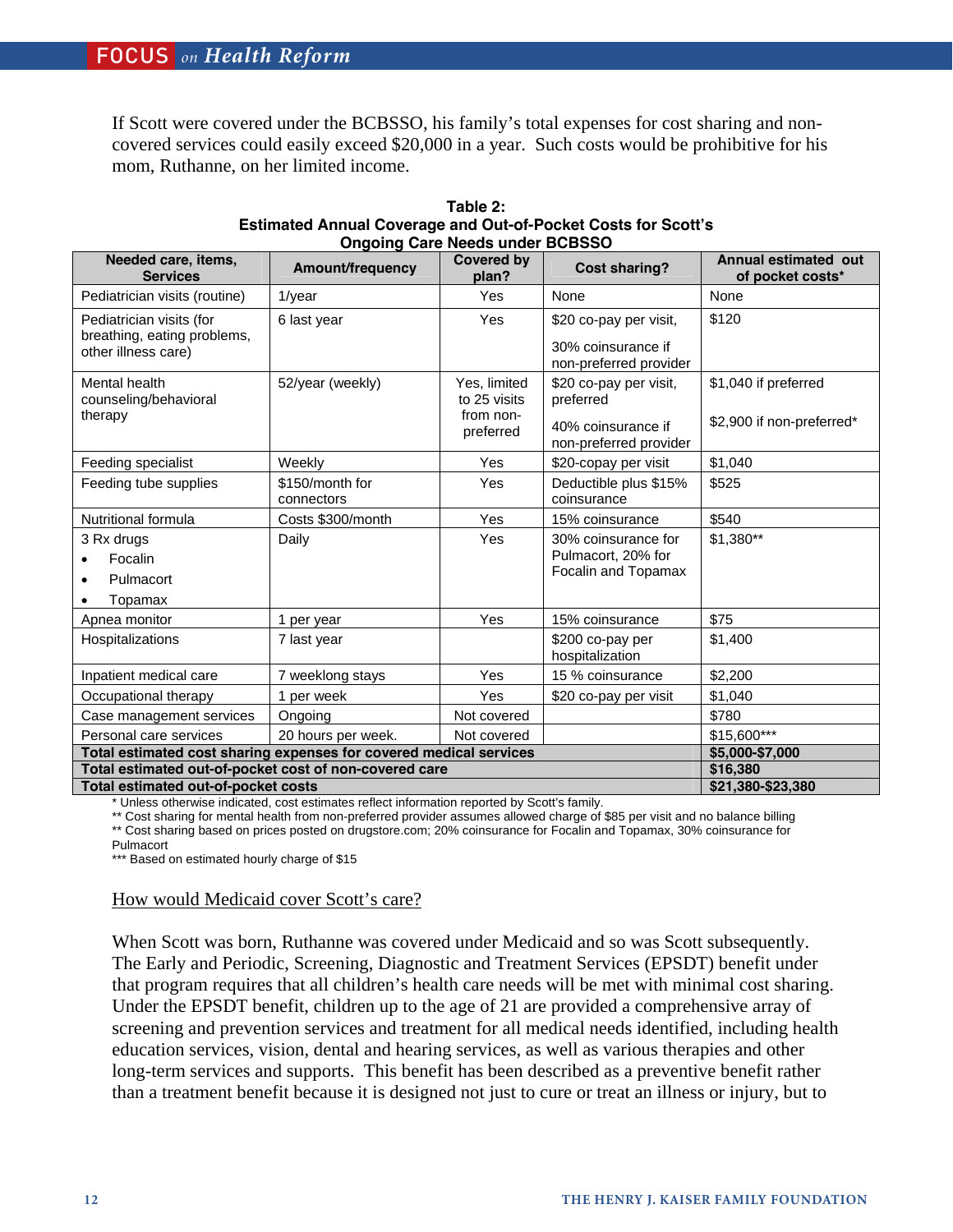cover acute care and long term services that will prevent or ameliorate the long-term effects of chronic illness and disability in order to help a child attain or maintain an optimal level of health.

While Scott was covered by Medicaid, all of his medical care and long term service needs were covered, with little or no cost sharing. When Scott turned four years old, Ruthanne returned to work and her income made the family ineligible for Medicaid. Though covered under private health insurance through her job, cost sharing and benefit limits under the policy made the cost of Scott's mental health visits prohibitive, so Ruthanne discontinued that care. She also had to cut back on visits to the occupational therapist and the feeding clinic. Ruthanne worried about Scott's health and development as she made these difficult decisions to forego care that he needed but that she could not afford. Scott since re-qualified for Medicaid coverage under a disability waiver and the program has resumed coverage of all of his needed care.

# *Robert, An Adult with a Spinal Cord Injury*

### Robert's Health and Health Needs

People with spinal cord and traumatic brain injuries have unexpected and financially catastrophic health and long-term services needs. Roughly 250,000 Americans have spinal cord injuries, and each year about 11,000 new injuries occur. Over half of all spinal cord injuries occur in young people between the ages of 16-30. These injuries are financially catastrophic with average first year treatment costs varying from roughly \$219,000 to \$741,000, depending on the severity of the injury. Ongoing costs for each subsequent year range from roughly \$15,000 to nearly  $$130,000.<sup>10</sup>$ 

Service needs of people with spinal cord injuries involve two distinct phases. The initial rehabilitation phase often involves extensive medical management to ensure that patients recover and heal from their injuries. It also involves teaching individuals how to adapt to their new impairment and perform basic activities such as getting dressed, going to the bathroom, and transferring in and out of bed. It also involves training on community reintegration so that people have the supports they need to seek out employment, education, and other forms of social engagement.

The second phase involves ongoing health maintenance and assistance. Depending on the level of impairment, individuals have varying needs. Spinal cord injuries create several health challenges and stress the body in ways that require close monitoring on a lifelong basis. This includes a special emphasis on maintaining the health of the skin, bowels, and bladder. When individuals are re-hospitalized after the initial rehabilitation, it is often because of problems with these critical organs. Another critical type of ongoing support is personal assistance.<sup>11</sup>

*Robert* is 50 years old. In 1982, when he was 23, a skiing accident caused multiple serious injuries, including a collapsed lung, injury to his spinal cord that caused paraplegia, and peripheral nerve injury that limits his ability to control his right arm and hand. Following two weeks in a trauma center, Robert spent four months at a spinal cord injury center. At the time of the accident, Robert was privately insured. He became eligible for Medicaid while at the trauma center, as his private health insurance was not sufficient to cover his extensive rehabilitation costs. By 1989, Robert was working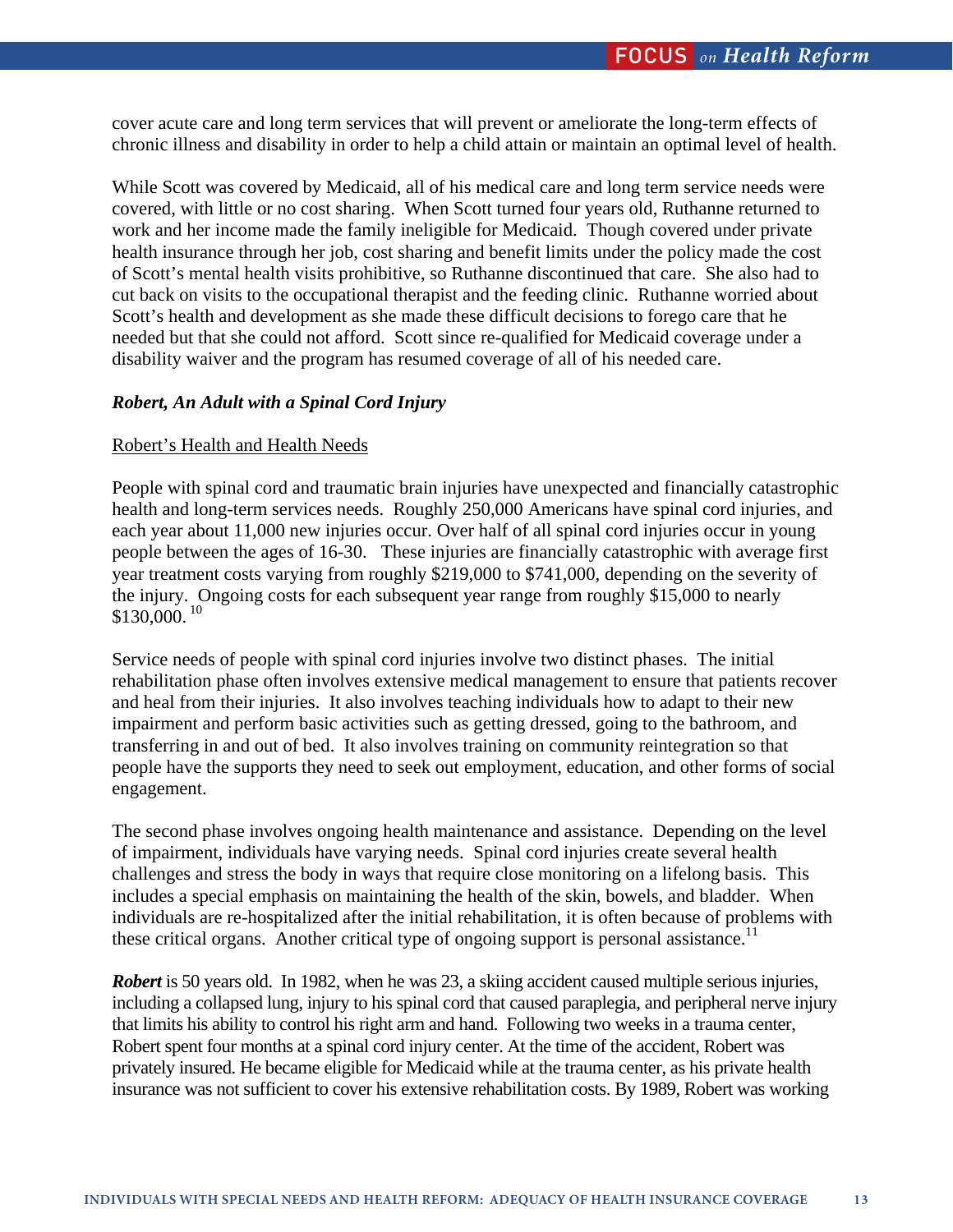full time again. For a while he continued to receive Medicare and Medicaid benefits while working, but eventually he earned too much to remain eligible.

Robert describes his current health as good, but he has ongoing health issues related to his disability. He has recurring cellulitis – a serious bacterial skin infection in his lower legs. It is a relatively common problem among people with a disability like Robert's, though left untreated, the infection can spread and become life threatening. Because of this condition, Robert has been hospitalized four times in the past 9 months for approximately one week per admission. Following discharge, he must continue IV antibiotic therapy at home for five weeks. He receives this therapy daily for 30-minutes per session for the five weeks of treatment. He also has had four emergency room visits in the past year, some relating to the infections and one for a broken leg. Because he cannot use his right arm, Robert's left arm is constantly strained from overuse. Visits to a physical therapist (p.t.) every other week help keep his shoulder comfortable. However, because his insurance caps the number of covered visits for all rehab therapies (physical, occupational, and speech), Robert sometimes substitutes some of the p.t. visits with massage therapy, at about \$40 per visit, which he pays for himself.

Robert takes three prescription medications on a regular basis. Oxybutin and Baclofen are muscle relaxers, and Fosamax treats osteoporosis.

His medical equipment needs are extensive. Robert has two wheelchairs – one manual with a power assist, which cost about \$9,000, and a power chair that he can operate with one hand. The wheelchairs need quarterly service at an annual cost of about \$1,600. In addition, the batteries for the chairs cost \$1,200 each and must be replaced annually. Robert also wears pneumatic compression stockings to promote circulation in his legs. He also needs a shower chair and sliding boards to move between his wheelchair and bed.

Robert requires personal care services daily. An assistant comes every morning for two hours to help him get up, out of bed, shower, and dressed. She comes again in the evening for 15 minutes to help him undress and get into bed.

Robert's other routine care needs include quarterly visits to his physician and an annual visit to the neurosurgeon, a dental cleaning every six months, eye glasses and a visit to the optometrist every few years. His largest single ongoing expense related to his disability is transportation. A specially equipped car costs approximately \$48,000 and must be replaced approximately every 10 years.

# How would BCBSSO cover Robert's care?

In Robert's case, the BCBSSO plan appears to cover most of the acute care items and services that he needs, though coverage for some care would be capped and cost sharing for covered services is substantial (Table 3). The co-pays for Robert's four hospitalizations last year would total \$800. In addition, professional services while in the hospital would be subject to the \$300 annual deductible and 15% coinsurance, or another approximately \$1,500. The home health visits for IV antibiotic therapy would be subject to 15% coinsurance per visit up to the annual limit of 25 visits, which would have been exhausted after the first infection. Thereafter, Robert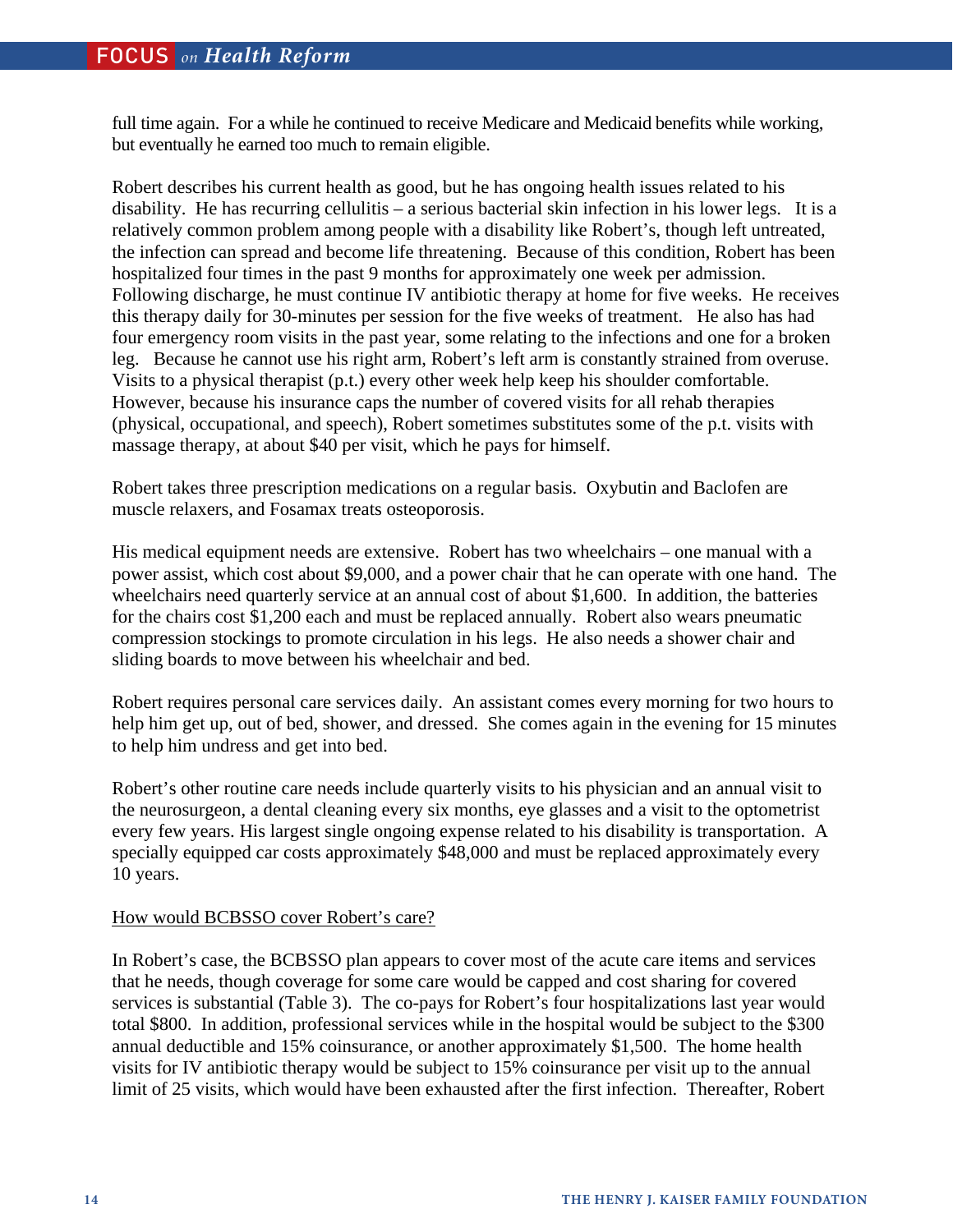would have had to pay out of pocket for the entire cost of IV antibiotic therapy for his remaining three infections last year. At roughly \$100 per visit, Robert would need to pay \$7,500 for the uncovered IV therapy visits.

| Needed care, items,<br><b>Services</b>                                               | Amount/frequency                                     | Covered by<br>plan?                              | <b>Cost sharing?</b>                          | Annual estimated out<br>of pocket costs*      |
|--------------------------------------------------------------------------------------|------------------------------------------------------|--------------------------------------------------|-----------------------------------------------|-----------------------------------------------|
| Physician visits (routine)                                                           | $4$ /year                                            | Yes                                              | \$20 co-pay per visit,                        | \$80                                          |
|                                                                                      |                                                      |                                                  | 30% coinsurance if non-<br>preferred provider |                                               |
| Neurosurgeon visit                                                                   | $1$ /year                                            | Yes                                              | \$20 co-pay per visit,                        | \$20                                          |
|                                                                                      |                                                      |                                                  | 30% coinsurance if non-<br>preferred provider |                                               |
| Hospitalizations                                                                     | 4 last year                                          | Yes                                              | $$200$ co-pay per<br>admission                | \$800                                         |
| Inpatient medical care                                                               | 4 week-long stays                                    | Yes                                              | Deductible plus 15%<br>coinsurance            | \$300 deductible plus<br>\$1,200 coinsurance  |
| Home IV therapy                                                                      | 100 visits last year                                 | $Yes$ , up to 25<br>visits per year              | 15% coinsurance                               | \$375 coinsurance plus<br>\$7,500 not covered |
| Physical Therapy                                                                     | 24/year                                              | Yes, up to 75<br>visits per year                 | \$20 co-pay per visit                         | \$480                                         |
| 3 Rx drugs<br>Oxybutin<br>$\bullet$<br>Baclofen<br>$\bullet$<br>Fosamax<br>$\bullet$ | Daily                                                | <b>Yes</b>                                       | 20% coinsurance per<br>prescription, generic  | \$500**                                       |
| Annual service for power<br>wheelchair                                               | 1 replacement<br>battery and 4<br>service calls/year | Yes                                              | 15% coinsurance                               | $$420***$                                     |
| Annual service for<br>manual wheelchair with<br>power assist                         | 1 replacement<br>battery/year                        |                                                  | \$200 co-pay per<br>hospitalization           | $$180***$                                     |
| Compression stockings                                                                | 7 pair per year                                      | Yes                                              | 15% coinsurance                               | $\overline{$}210$                             |
| Shower chair                                                                         |                                                      | Not covered                                      |                                               | $$36$ <sup>T</sup>                            |
| Personal care services                                                               | 2.25 hours per day                                   | Not covered                                      |                                               | $$12,000$ <sup>††</sup>                       |
| Routine dental care                                                                  | 2 per year                                           | Reimbursement<br>limited to \$16 per<br>cleaning |                                               | $$168$ <sup>TTT</sup>                         |
| Vision care                                                                          | 1 visit per 3 years,<br>plus one pair<br>glasses     | Not covered                                      |                                               | $$300$ (glasses) + exam                       |
| Handicapped modified<br>car                                                          | 1 per 10 years                                       | Not covered                                      |                                               | $\overline{4,800}$ per year                   |
| Total estimated cost sharing expenses for covered medical services                   | \$4,565                                              |                                                  |                                               |                                               |
| Total estimated out-of-pocket cost of non-covered care                               | \$25,000                                             |                                                  |                                               |                                               |
| Total estimated out-of-pocket costs                                                  | \$29,565                                             |                                                  |                                               |                                               |

**Table 3: Estimated Annual Coverage and Out-of-Pocket Costs for Robert's Ongoing Care Needs under BCBSSO** 

\* Unless otherwise noted, cost estimates based on information reported by Robert.

\*\* Cost sharing based on prices posted on drugstore.com; 20% coinsurance for each

† Based on cost information available at http://www.allegromedical.com.

†† Based on estimated hourly charge of \$15

††† Cost of dental care based on estimates for an average cost of routine dental services, from costhelper.com

His physical therapy needs fall within the BCBSSO plan's annual cap of 75 visits. Co-pays for each covered visit would amount to nearly \$500 annually. Robert's regular physician visits and prescription medications would generate another estimated \$600 in co-pays and coinsurance each year.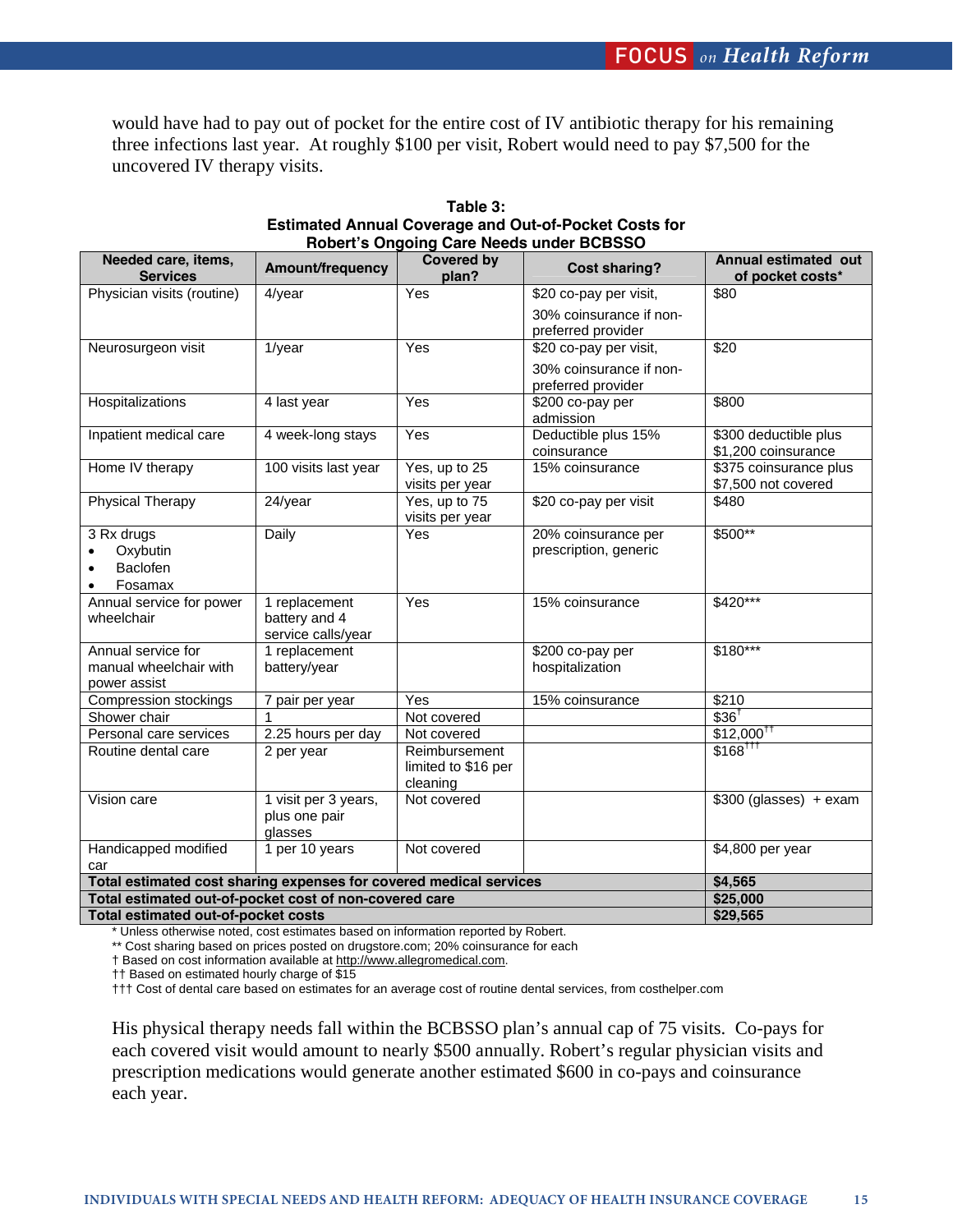The BCBSSO would cover the cost repairs and maintenance of his wheelchairs, with 15 percent coinsurance required, or about \$600 per year. When the chairs need to be replaced, this would also be covered. Robert would also pay about \$30 in coinsurance for each of pair of compression stockings.

The most costly of Robert's long term services, his daily personal assistance care, would also not be covered by the plan. This cost could reach approximately \$12,000 per year. The cost of his car that is specially equipped for him to drive also would not be covered under the BCBSSO. Neither would the cost of his shower chair or his routine vision care and eyeglasses be covered.

In summary, if Robert had been covered last year under the BCBSSO – a relatively generous plan – his out-of-pocket medical care and long-term service bills would have been almost \$30,000. Of this total, nearly \$5,000 would be due to cost sharing for covered services (assuming Robert would receive all care from preferred providers. If Robert would seek or inadvertently receive care from non-preferred providers, his cost sharing liability would increase.) Almost \$8,000 in expenses would result from limits on covered care under the plan for home IV therapy and dental care. Robert's long-term care service and equipment needs account for another approximately \$17,000.

# How would Medicaid cover Robert's care?

When Robert was covered by Medicaid, the program paid for all of his acute care and long-term service needs, with little cost sharing at all. As Robert returned to work and his income grew, he eventually lost eligibility for Medicaid.

# *Erin, An Adult with a Developmental Disability*

# Erin's Health and Health Needs

There are approximately 4.5 million people in the U.S. with developmental disabilities. These are severe, life-long disabilities attributable to mental and/or physical impairments manifested before age 22. Developmental disabilities result in substantial limitations in three or more areas of major life activities such as the capacity for independent living, learning, mobility, expression, and self-care. There are numerous types of developmental disabilities including autism, cerebral palsy (CP), and epilepsy.

Intellectual disabilities are the most common type of developmental disability. Between one and three percent of the U.S. population has an intellectual disability.<sup>12</sup> An intellectual disability (sometimes called mental retardation, though that term is associated with a high level of stigma) is characterized by significantly low intellectual functioning combined with deficits in adaptive behavior.

**Erin** is a 45-year-old woman with cerebral palsy and a communication and mobility disability. In addition, she suffers from epilepsy, mental retardation, asthma, hypertension and high cholesterol. Erin's acute care needs are extensive. She sees her CP specialist on average about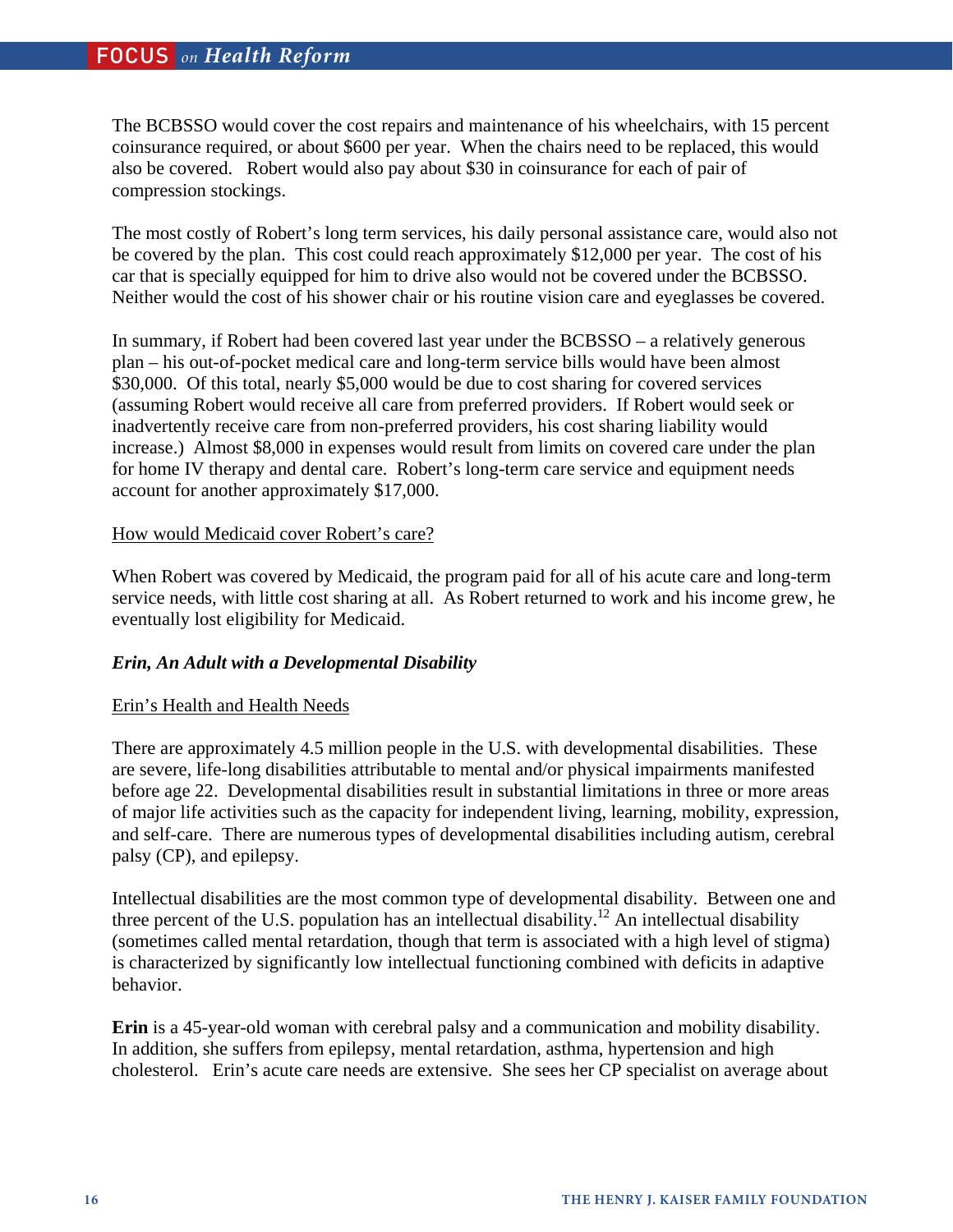six times per year. She takes 5 prescription medications to control her blood pressure, cholesterol, and seizures, and to calm her nerves and limit drooling. Also, about 3 times per year she receives Botox injections to help tone the muscles in her legs. With her various medical conditions, complications can arise. In the past year Erin went to the emergency room on five occasions, once for a seizure. She was admitted to hospital six times in the last year, once for complications from the flu.

In terms of routine care, Erin gets regular annual checkups. She sees a dentist twice each year for cleanings. She wears eyeglasses and has her vision and prescription checked annually.

Erin cannot walk without assistance. She has a power wheelchair and two arm braces. She also has a power lift so she can get her wheelchair into a car. The wheelchair is fitted with a special lap tray and an adaptive device so Erin can eat on her own. The wheelchair needs regular maintenance.

Unlike some people with developmental disabilities who have been placed in state institutions, Erin has always lived in the community with her family. Erin lives with her mother who is her primary caregiver. At home, her mom (now in her 70s) provides all of Erin's personal assistance with dressing, bathing, etc. However, as her mother ages, increasingly she needs help with this care. During the day, Erin works at a local United Cerebral Palsy clinic where she sorts and counts printed materials that are included in patient information packets. She takes public transportation between home and the clinic. While at the clinic, Erin also participates in a Medicaid home-and community-based services waiver program and receives extensive long-term services, including day habilitation services, occupational therapy, skilled nursing, speech therapy, and case management services. The weekly occupational therapy visit helps Erin do her job. She also has daily speech therapy for an hour that helps her participate in a literacy program to teach her to read. In addition, each day Erin receives several hours of personal care services while at the clinic, including help going to the bathroom. A social worker at the clinic provides case management, making sure Erin gets all of her prescribed care and keeping all of her providers informed of her progress. The case manager meets with Erin in person three times per week, sometimes just for a few minutes, other times for up to an hour.

#### How would BCBSSO cover Erin's care?

Most of Erin's acute care services would be covered under the BCBSSO plan, though extensive cost sharing would apply (Table 4). Her six hospitalizations last year would generate \$1,200 in hospital co-pays alone; the \$300 annual deductible and coinsurance of 15 percent would apply to the cost of professional care she received in the hospital and emergency room, or another \$1,800. Her prescription drugs would also be covered with coinsurance of 20-30 percent, or another \$400 in cost sharing per year.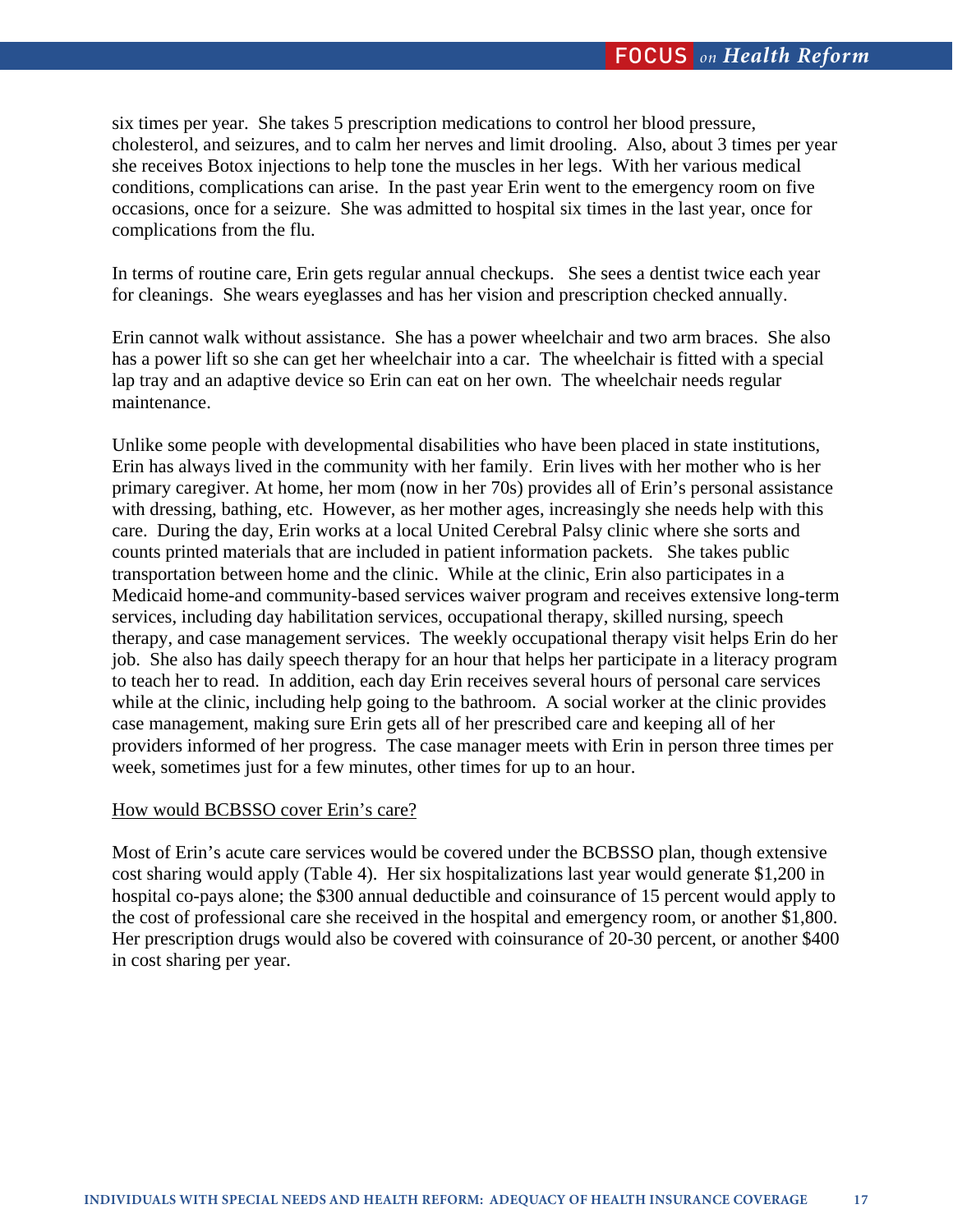| Needed care, items,<br><b>Services</b>                                             | Amount/frequency                          | <b>Covered by</b><br>plan?                                           | <b>Cost sharing?</b>                                                 | <b>Annual estimated</b><br>out of pocket<br>costs* |
|------------------------------------------------------------------------------------|-------------------------------------------|----------------------------------------------------------------------|----------------------------------------------------------------------|----------------------------------------------------|
| Physician visits (routine)                                                         | $6$ /year                                 | Yes                                                                  | \$20 co-pay per visit,                                               | \$120                                              |
|                                                                                    |                                           |                                                                      | 30% coinsurance if non-<br>preferred provider                        |                                                    |
| Specialist visit                                                                   | As needed                                 | Yes                                                                  | \$20 co-pay per visit,                                               | \$20                                               |
|                                                                                    |                                           |                                                                      | 30% coinsurance if non-<br>preferred provider                        |                                                    |
| <b>Botox treatments</b>                                                            | As needed (3 times<br>last year)          | Yes                                                                  | 15% coinsurance                                                      | $$450*$                                            |
| Hospitalizations                                                                   | 6 last year                               | Yes                                                                  | \$200 co-pay per<br>admission                                        | \$1,200                                            |
| Inpatient medical care                                                             | 4 week-long stays                         | Yes                                                                  | Deductible plus 15%<br>coinsurance                                   | \$300 deductible plus<br>\$1,200 coinsurance       |
| Emergency room visits                                                              | 5 last year                               | $\overline{Yes}$                                                     | 15% coinsurance                                                      | \$300                                              |
| Occupational therapy                                                               | 1 per week                                | Yes, up to 75<br>visits per year                                     | \$20 copay                                                           | \$1,040                                            |
| Speech therapy                                                                     | 1 hour per day                            | 75 visit limit for<br>speech, physical<br>& occupational<br>combined | \$20 for 23 visits, 100% for<br>remaining 227 visits<br>@\$50/ visit | \$460 co-pays plus<br>\$11,350                     |
| 5 Rx drugs (for blood<br>pressure, seizures,<br>cholesterol, anxiety,<br>drooling) | Daily                                     | Yes                                                                  | 20% coinsurance per<br>prescription, generic                         | \$400**                                            |
| Power wheelchair<br>maintenance                                                    | 1 replacement<br>battery/year             | Yes                                                                  | 15% coinsurance                                                      | \$180                                              |
| Lap tray                                                                           | 1                                         | Yes                                                                  | 15% coinsurance                                                      | \$15                                               |
| Arm braces                                                                         | $\overline{2}$                            | Yes                                                                  | 15% coinsurance                                                      | $$45^{\dagger7}$                                   |
| Personal care services                                                             | 2-3 hours per day                         | Not covered                                                          |                                                                      | $$12,000$ <sup>††</sup>                            |
| Case management services                                                           | 75 hours per year                         | Not covered                                                          |                                                                      | \$4,000                                            |
| Routine dental care                                                                | 2 per year                                | Reimbursement<br>limited to \$16 per<br>cleaning                     |                                                                      | $$168$ <sup>TTT</sup>                              |
| Vision care                                                                        | 1 visit plus one pair<br>glasses per year | Not covered                                                          |                                                                      | $\overline{$}100$                                  |
| Total estimated cost sharing expenses for covered medical services                 | \$5,000-\$7,000                           |                                                                      |                                                                      |                                                    |
| Total estimated out-of-pocket cost of non-covered care                             |                                           | \$27,600                                                             |                                                                      |                                                    |
| Total estimated out-of-pocket costs                                                | \$32,600-\$34,600                         |                                                                      |                                                                      |                                                    |

**Table 4: Estimated Annual Coverage and Out-of-Pocket Costs for Erin's Ongoing Care Needs under BCBSSO** 

\* Unless otherwise indicated, cost estimates based on information reported by Erin

cost sharing based on estimates for cost of care and frequency based on http://www.costhelper.com and

http://cerebralpalsycosts.com/overview.html/

\*\* cost sharing based on prices for common generics for each condition, posted on drugstore.com;

\*\*\* Cost of DME based on cost information available at http://www.allegromedical.com.

† Cost of DME based on cost information available at http://www.dme-direct.com/rcai-pediatric-basic-arm-brace-universal/

†† Based on estimated hourly charge of \$15

††† Cost of dental care based on estimates for an average cost of routine dental services, from costhelper.com

Coverage for her therapy services would be far more limited. The 75-visit annual cap on this benefit means Erin would exhaust coverage for weekly occupational therapy and daily speech therapy within about ten weeks. Each covered visit would be subject to a \$20 co-pay; once her annual limit is reached, however, she would have to pay the entire cost. That would mean \$1,500 in co-pays and more than \$11,000 in cost for non-covered therapies.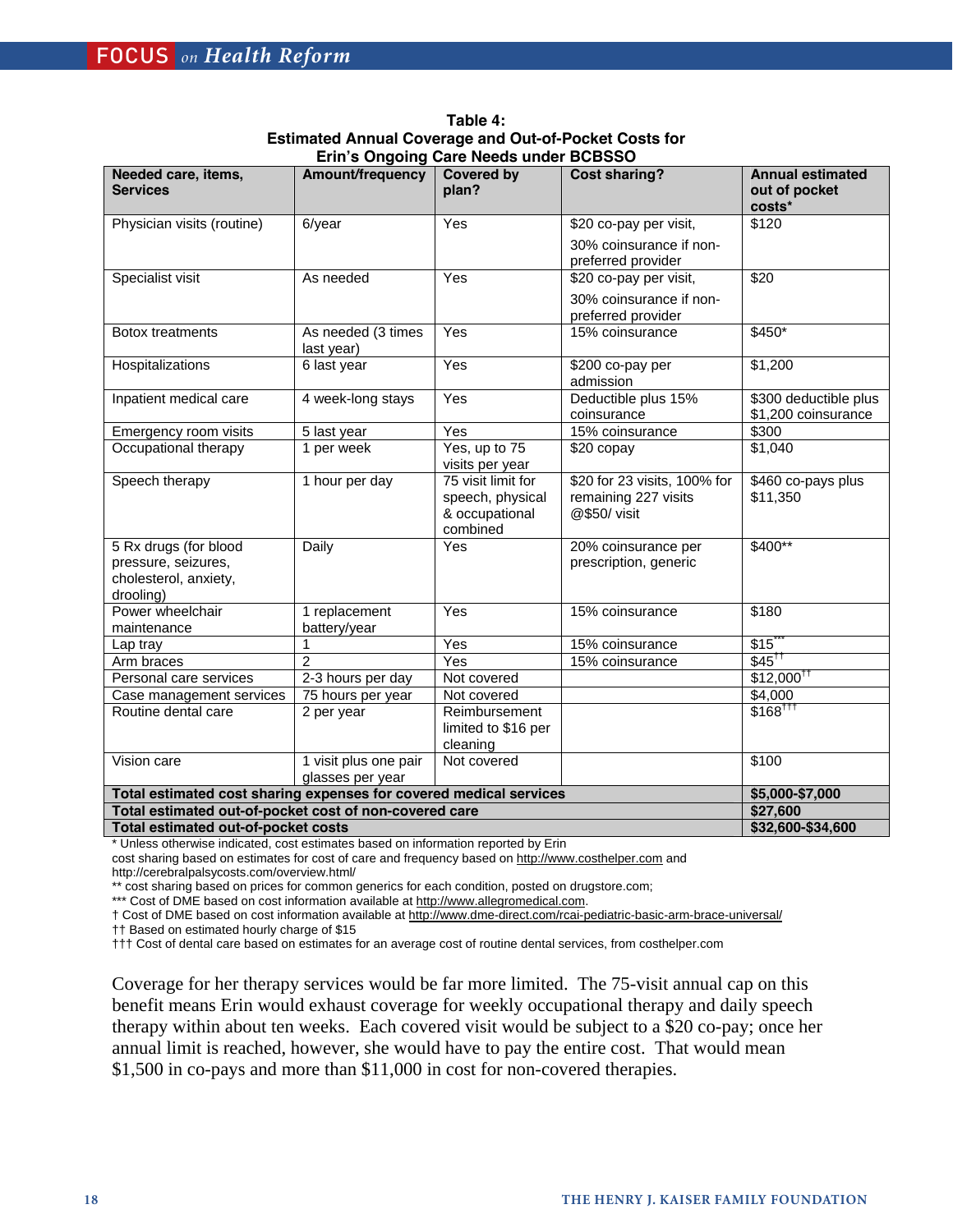The plan would cover the purchase of Erin's wheel chair and maintenance, and her lap tray and arm braces. Coinsurance of 15%, totaling about \$240, would apply to these covered expenses. The BCBSSO would pay up to \$16 toward the cost of each semi-annual dental cleaning, with Erin left to pay the remaining cost.

If Erin were to receive all covered care by preferred providers, her cost sharing would be capped at \$5,000. However, because Erin's doctor is not part of the BCBSSO preferred network, her cost sharing expenses would likely approach or reach the \$7,000 annual limit.

With respect to long-term services and supports, the plan would not cover any of Erin's personal care or case management services, the cost of which are estimated at roughly \$16,000 annually. Neither would the plan cover her annual vision checks or eyeglasses. The combination of medical bills arising from cost sharing and the cost of non-covered or limited covered services would leave Erin with medical bills in excess of \$32,000 per year for the care and equipment she needs.

# How would Medicaid cover Erin's care?

Erin currently qualifies for Medicaid. The program covers almost all of her care needs with no cost sharing. Routine dental care for adults is not covered by Medicaid in Erin's state, but she receives free care under a special arrangement between the dental school at the State University and the United Cerebral Palsy Clinic.

Erin is mostly happy with the services she receives. Thanks to Medicaid and the ongoing support of her mother, Erin has been able to remain in the community and lead a fulfilling life. However, she worries that as her mother ages, this might not continue. The answer will depend on whether Medicaid and other programs are available to provide her enhanced services even after her mother can no longer continue as her primary caregiver.

# **POLICY IMPLICATIONS**

These personal profiles suggest that how policymakers define adequate health insurance coverage is a key issue for people who experience medical and long-term care service needs. An important consideration in health care reform is to ensure policies provide coverage for the care that patients need when they get sick. Further, it is also key to consider cost sharing charges to assure a plan provides meaningful cost sharing protections so that expenses are manageable and patients are not deterred from seeking needed care. In particular, people with chronic conditions may need additional levels of cost sharing subsidy or protection to prevent expenses from becoming overwhelming.

The BCBSSO plan is an example of a health insurance plan designed to cover a comprehensive list of acute care services. By contrast, today many private health insurance policies, especially those sold in the individual market, have significant gaps in covered benefits – for example, excluding or limiting coverage for mental health care, prescription drugs, rehab, and other critical acute care needs. Despite its comprehensive list of covered services, cost sharing under the BCBSSO plan is high. For patients such as Scott, Robert, and Erin, with ongoing and extensive medical care needs, cost sharing will not arise occasionally, but frequently, and could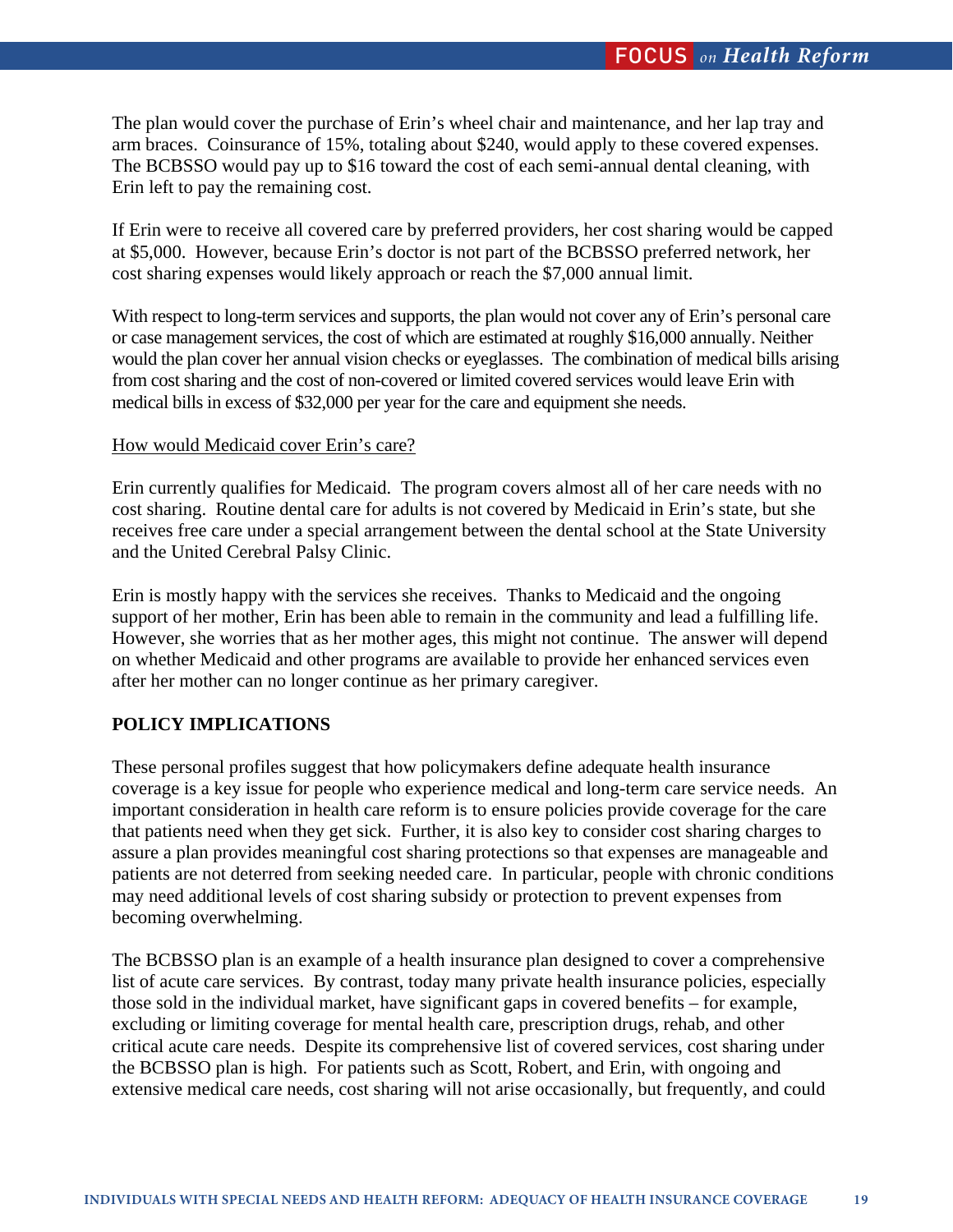easily become burdensome. Under the BCBSSO plan, each of these individuals could easily experience cost-sharing on covered medical services that reaches the \$5,000 out-of-pocket cap (Figure 1).

Further, while the BCBSSO plan provides broad coverage for acute care services, the limits on certain services, such as mental health and physical occupational, or speech therapy and the exclusion of coverage for long-term care services leave substantial gaps in coverage for individuals with special needs. Like most private health insurance policies, the BCBSSO plan covers little in the way of non-medical, long term service needs. Personal assistance care and case management are critically important for persons with disabilities who need a range of



services. While insurance policies may draw a distinct line between coverage for acute care versus long term service needs, for individuals, the continuum of care is what matters. For the individuals profiled in this report, costs for services that exceed benefit limits, such as physical therapy or mental health services, and non-covered medical services can add thousands of dollars in out-of-pocket costs. Further, additional spending for long-term care services, which all of the individuals profiled in this report needed to function in the community, brought total estimated out-of-pocket spending to between about \$21,000 up to \$32,000. These amounts are clearly unaffordable for low- and moderate-income individuals and families.

In contrast, Medicaid coverage offers a comprehensive set of both acute and long-term services and generally does not impose cost sharing. As such, Medicaid plays a vital role in financing services for people with very high medical costs who often have both acute care and long-term service needs, who are often unable to obtain health insurance in the private market or for whom such insurance is inadequate. Thus, continued access to Medicaid coverage for those who need it is an important consideration in health care reform. Further, as policymakers consider the design of plans for individuals above Medicaid eligibility limits, it is important to recognize that if coverage does not provide adequate cost sharing protections and does not cover long-term care services, individuals with significant health needs may face substantial out-of-pocket costs that could impede their ability to obtain needed care.

This brief was prepared by Karen Pollitz and Jennifer Libster of the Georgetown University Health Policy Institute and Molly O'Malley Watts of the Kaiser Commission on Medicaid and the Uninsured, Kaiser Family Foundation.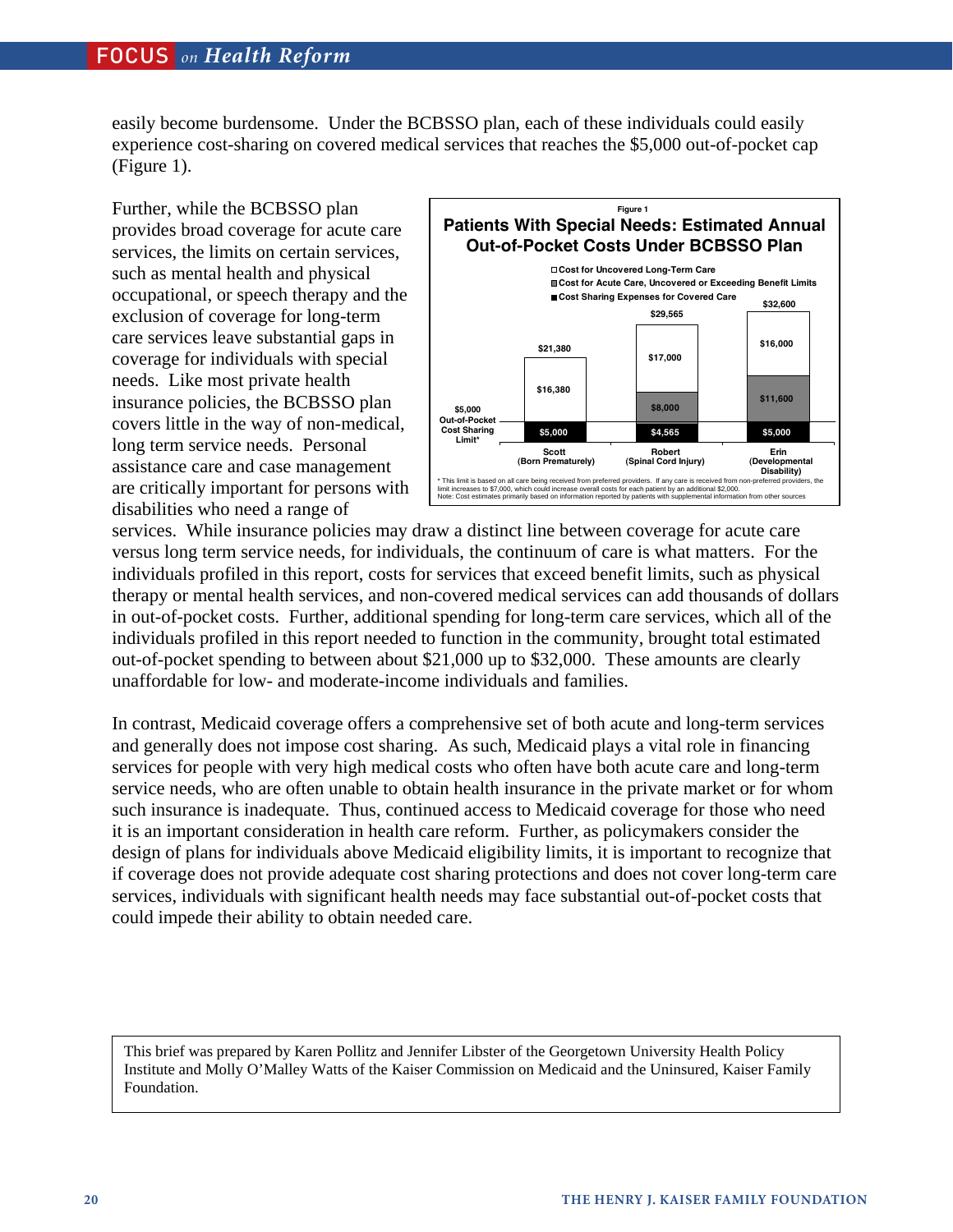# **ENDNOTES**

<sup>1</sup> Tu, H. and Cohen, G., "Financial and Health Burdens of Chronic Conditions Grow," Center for Studying Health System Change, Tracking Report No. 24, April 2009. Available at www.hschange.org

<sup>2</sup> For additional information about the BCBSSO plan, see "A Benchmark for Coverage: How the FEHBP Blue Cross Blue Shield Standard Option Plan Covers Medical Care for Patients with Serious Chronic Conditions," American Cancer Society Cancer Action Network, July 2009.

 $3$  The plan brochure states that coverage for all outpatient mental health care is subject to an annual cap of 25 visits, which may be waived for services received from preferred providers. However, staff at OPM clarified this language in the brochure is incorrect. Instead, outpatient mental health care from preferred providers is not capped as long as a treatment plan for care is filed with and approved by the plan in advance. If an approved treatment plan is not in place, the plan reserves the right to refuse to cover care beyond 25 visits unless medical necessity of further treatment is established. OPM staff indicated that the misleading language in the brochure will be corrected for future years.

<sup>4</sup> HRET and Kaiser Family Foundation, "2008 Employer Health Benefits Survey." Robert J. Kaiser Family Foundation. <sup>5</sup> Pollitz, K., et al, "Coverage When It Counts: What Does Health Insurance in Massachusetts cover and How Can Consumers Know?" Robert Wood Johnson Foundation, May 2009. Available at

http://www.rwjf.org/files/research/coveragewhenitcountsfinal.pdf <sup>6</sup>

 HRET and Kaiser Family Foundation, "2008 Employer Health Benefits Survey." Robert J. Kaiser Family Foundation. <sup>7</sup>http://www.fepblue.org/provider/

8 Personal communication, BCBSA staff, June 2, 2009.

<sup>9</sup> Crowley, J. and O'Malley, M., "Profiles of Medicaid's High Cost Populations," Henry J. Kaiser Family Foundation, December 2006.

<sup>10</sup> The University of Alabama National Spinal Cord Injury Statistical Center, March 2002, as cited in "Spinal Cord Injury Facts and Statistics," http://www.sci-info-pages.com/facts.html

<sup>11</sup> Crowley, J. and O'Malley, M., "Profiles of Medicaid's High Cost Populations," Henry J. Kaiser Family Foundation, December 2006.

<sup>12</sup> Crowley, J. and O'Malley, M., "Profiles of Medicaid's High Cost Populations," Henry J. Kaiser Family Foundation, December 2006.